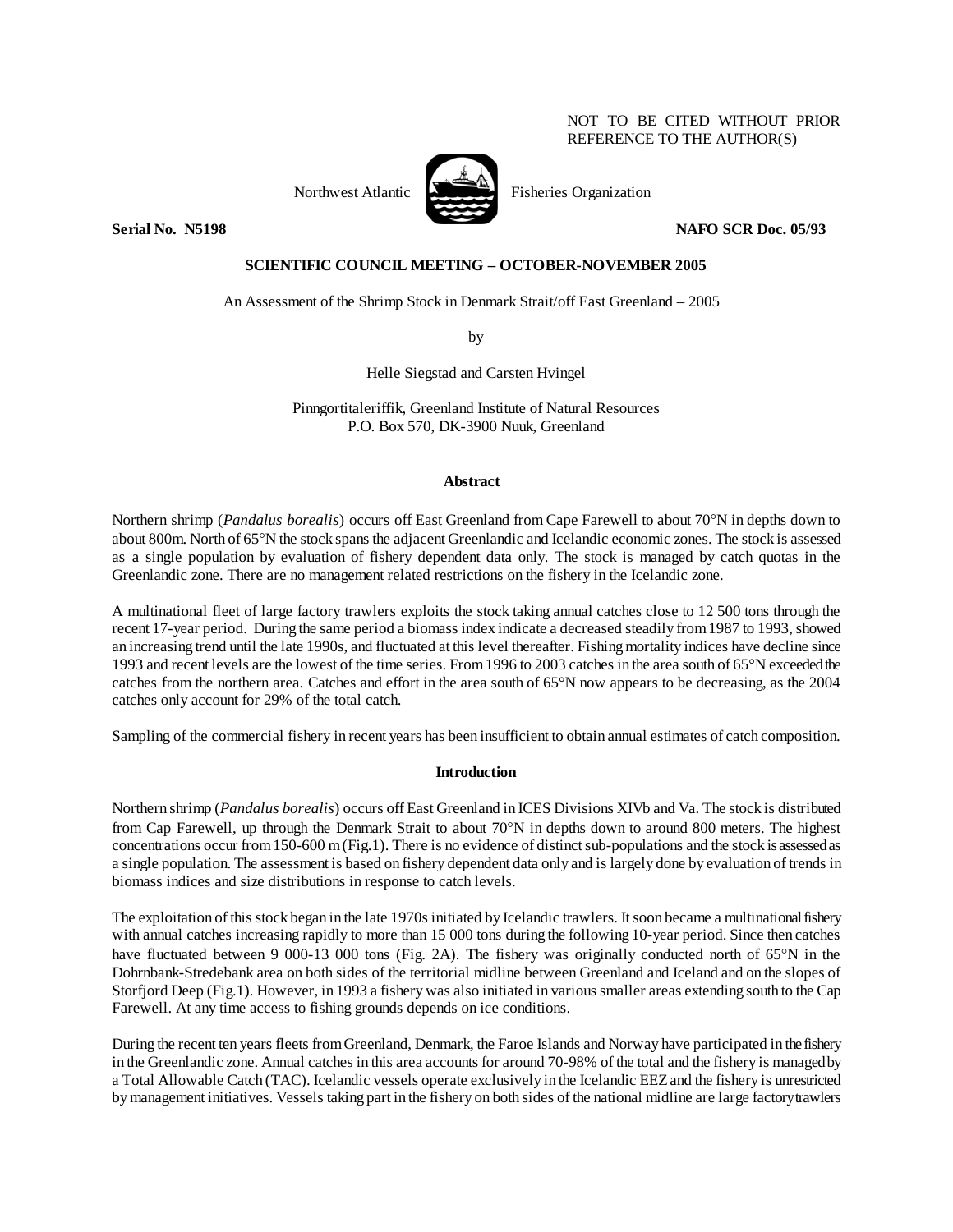in the range of 1 000-4 000 GRT.

This paper presents and analyses data from the shrimp fishery in Denmark Strait/off East Greenland to provide a basis for the assessment of the shrimp stock in this area i.e. time series of catch, fishing effort, geographical distribution and catchper-unit-effort based biomass indices and indices of harvest rate.

#### **Materials and Methods**

### **Raw data**

Logbooks from Greenland, Norway, Iceland, Faroe Islands and EU-Denmark since 1980 and from EU-France for the years 1980 to 1991 supplied data on catch and effort (hours fished) on a by haul basis. The catches in the Greenland EEZ were corrected "overpack" according to Hvingel, 2003.

Catches and corresponding effort were compiled by year and by areas north and south of 65°N. Catch-Per-Unit-Effort (CPUE) was calculated and applied to the total catch of the year to estimate the total annual effort. The geographical distribution of the fishery are shown by plotting the unstandardised CPUE by statistical units of 7.5' latitude and 15' longitude.

### **Catch rate indices**

Three standardised CPUE indices were constructed: one for each of the areas north and south of 65°N and a combined index series representing the total area. The indices were based on logbook data from Greenlandic, Faeroese and Danish vessels, operating exclusively in the Greenlandic zone and from the Icelandic fleet fishing exclusively in the Icelandic zone (north of 65°N). Norwegian fishery data from 2000-2005 did not include information on different area fished and therefore data was not included in the standardized catch rates calculations.

For the indices of the northern areas and the total areas this involved a two-step process. In the first step multiplicative General Linear Modelling (GLM) techniques were used to standardise the CPUE data from the Greenlandic and Icelandic zones separately. There is no area overlap between the vessels fishing in the two zones. Therefore annual CPUE indices cannot be derived from a single GLM-run as such a model will not be able to estimate the relative fishing power of the vessels. The "first step" was performed following the method described in Hvingel *et al.* (2000). The multiplicative models, included the following variables: (1) individual vessel fishing power, (2) seasonal availability of shrimp, (3) spatial availability of shrimp and (4) annual mean CPUE. Input data were mean CPUE by vessel, area, month and year. The calculations were done using the SAS statistical software (Anon., 1988). The main effects model was represented in logarithmic form:

$$
\ln(CPUE_{mjki}) = \ln(u) + \ln(A_m) + \ln(S_j) + \ln(V_k) + \ln(Y_i) + e_{mjki}
$$

where *CPUE<sub>ijki</sub>* is the mean CPUE for vessel k, fishing in area m in month j during year i (k = 1,…,n; m = 1,…,a; j = 1,…,s;  $i = 1,...,y$ ;  $\ln(u)$  is overall mean  $\ln(CPUE)$ ;  $A_m$  is effect of the m<sup>th</sup> area;  $S_i$  is the effect of the j<sup>th</sup> month;  $V_k$  is the effect of the k<sup>th</sup> vessel;  $Y_i$  is the effect of the i<sup>th</sup> year;  $e_{mjki}$  is the error term assumed to be normally distributed N(0, $\sigma^2/n$ ) where n is the number of observations in the cell. The standardised CPUE indices are the antilog of the year coefficient.

Parameter estimates of the vessel, month and area variable from a first run of the model were compared. Levels within each variable were combined in subsequent analyses if the parameter estimates did not differ by more than 5%. This was done to reduce the number of empty cells in the models.

For the model pertaining to the Greenlandic zone 53 of 57 vessels met the criteria for inclusion in the analysis (at least three years of fishing in the area) i.e. 37 Greenlandic, 12 Faeroese and 4 Danish vessels. Based on an exploratory run of the main effects model the vessel effect was collapsed into 14 groups consisting of 4-8 vessels with similar fishing power. The month effect was reduced to 5 levels by grouping months with similar indices of relative shrimp availability. The area effect had two levels - one for each of the fishing areas north and south of 65°N. The year\*area cross-effect was calculated to give separate indices for the northern and southern areas.

In the Icelandic zone 126 different Icelandic vessels had been registered in the area since 1987. The 61 vessels qualifying for the index were collapsed into 18 groups consisting of 1-8 vessels of equal fishing power. The month effect was reduced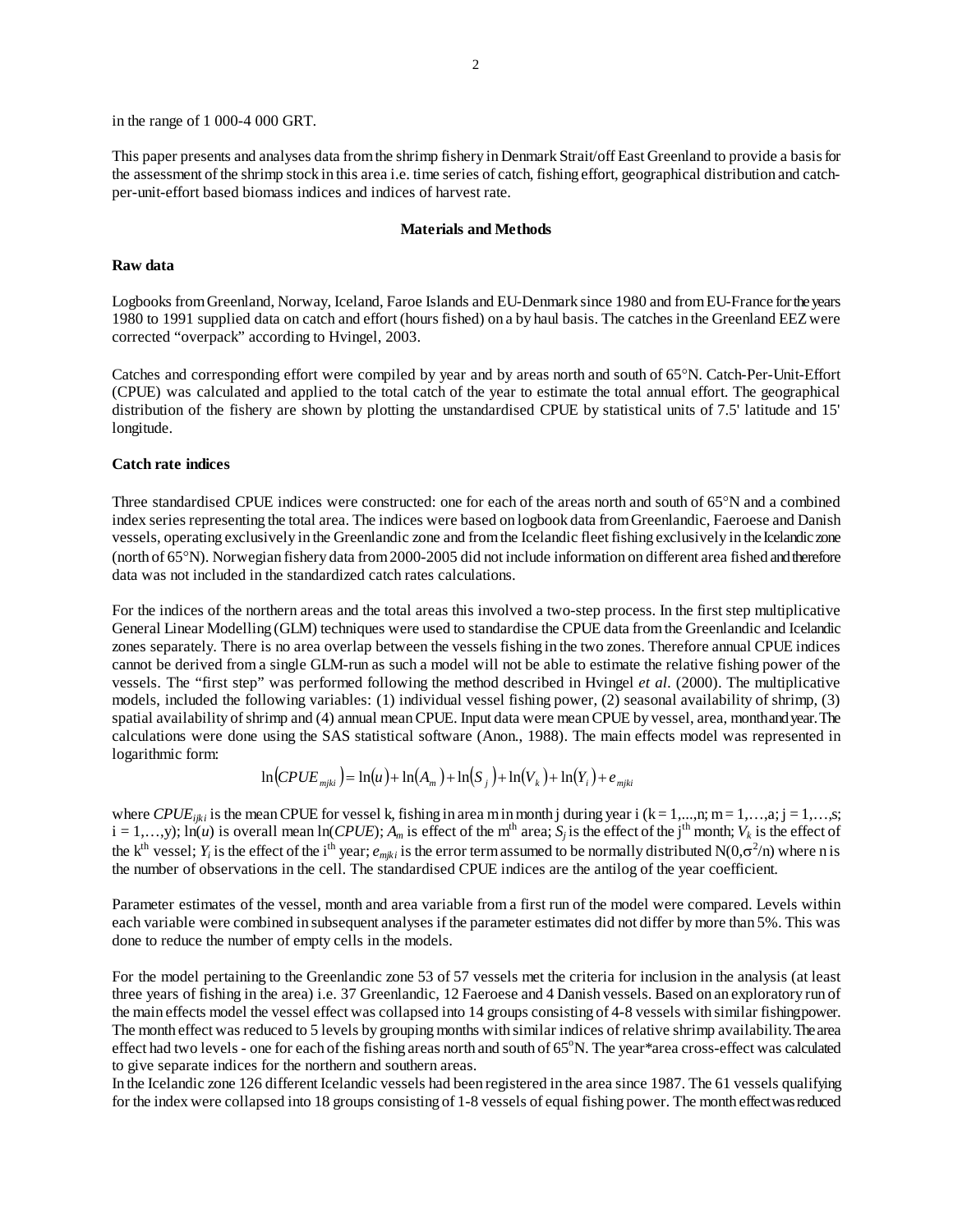to 6 levels. No area effect was included. A two level trawl effect was introduced to account for the effect of twin trawling.

Results and diagnostically output from the GLM run show that data from 2005 in the northern area (uncorrected data) and from the Icelandic zone (catches was very small in 2005) was unsuitable to further analyses and data from that area was therefore not included.

### *The index of the area south of 65*°*N*

From this first step of calculations the biomass index for the areas south of 65°N came directly as the 'year-area south' cross effect of the Greenlandic zone model (see Appendix 1).

# *The combined index of the area north of 65<sup>o</sup>N*

In the second calculation step the biomass index for the areas north of 65°N was derived by combining the year coefficients of the Icelandic zone model (Appendix 2) and the year effects for the northern areas in the Greenlandic zone model (i.e. the 'year-area north' cross effect, see appendix 1). A Monte Carlo Markov Chain (MCMC) sampling process was used to construct distributions of likelihoods of possible values of the combined index. This was done within the programming framework WinBUGS v.1.4, (www.mrc-bsu.cam.ac.uk/bugs; Gilks *et al.*, 1994; Spiegelhalter *et al.*, 2000). The individual CPUE series for the  $p^{\text{th}}$  fleet,  $\mu_{\text{ni}}$ , was assumed to reflect an overall biomass series,  $Y_i$ , and a constant fleet coefficient,  $v_p$ , so that:

$$
\mu_{pi} = v_p Y_i \exp(e_{pi})
$$

The error,  $e_{pi}$ , were considered to be distributed with mean zero and variance  $\sigma_{pi}^2$ . The error term was assumed that  $e_{pi}$ , have variances inversely proportional to the area of fishing ground, *ap*, covered by fleet *p*. The factor, *ap*, was taken to be the area of sea bottom between 150-600 m. Hence,  $\sigma_{pi}^2$  was calculated by:

$$
\sigma_{pi}^2 = \frac{cv_{pi}^2}{a_p}
$$

where  $cv_{pi}$  is the annual fleet specific coefficient of variation as calculated in the GLM-run. The area weighting factors, *a*<sub>p</sub>, for the Greenlandic area north of 65 and the Icelandic zone were estimated to 0.8 and 0.2, respectively.

### *The combined index of the total area*

In a similar second calculation step a single combined index of the development of the population biomass in the whole area was derived by aggregating the overall year coefficients from the Greenlandic zone model and the year coefficients from the Icelandic zone model. This was also done by the method described above using an area-weighting factor of 0.875 for the Greenlandic zone data and thus 0.125 for the Icelandic zone data.

### **Harvest rate indices**

Indices of harvest rate were calculated by dividing total annual catch of the area by the respective standardised CPUE indices.

#### **Results and Discussion**

### **Geographical distribution of the fishery**

The fishery was originally conducted north of 65°N in the Dohrnbank-Stredebank area on both sides of the territorial midline between Greenland and Iceland and on the slopes of Storfjord Deep (Fig. 1). In 1993 a fishery was also initiated in various smaller areas extending south to the Cap Farewell. From 1996 to 2003 catches in the area south of 65°N accounted for more than 60% of the total catch. Catches and effort in the area south of 65°N now appears to be decreasing, as the 2004 catches only account for 29% of the total catch (Fig. 5a, b, c).

**Catch**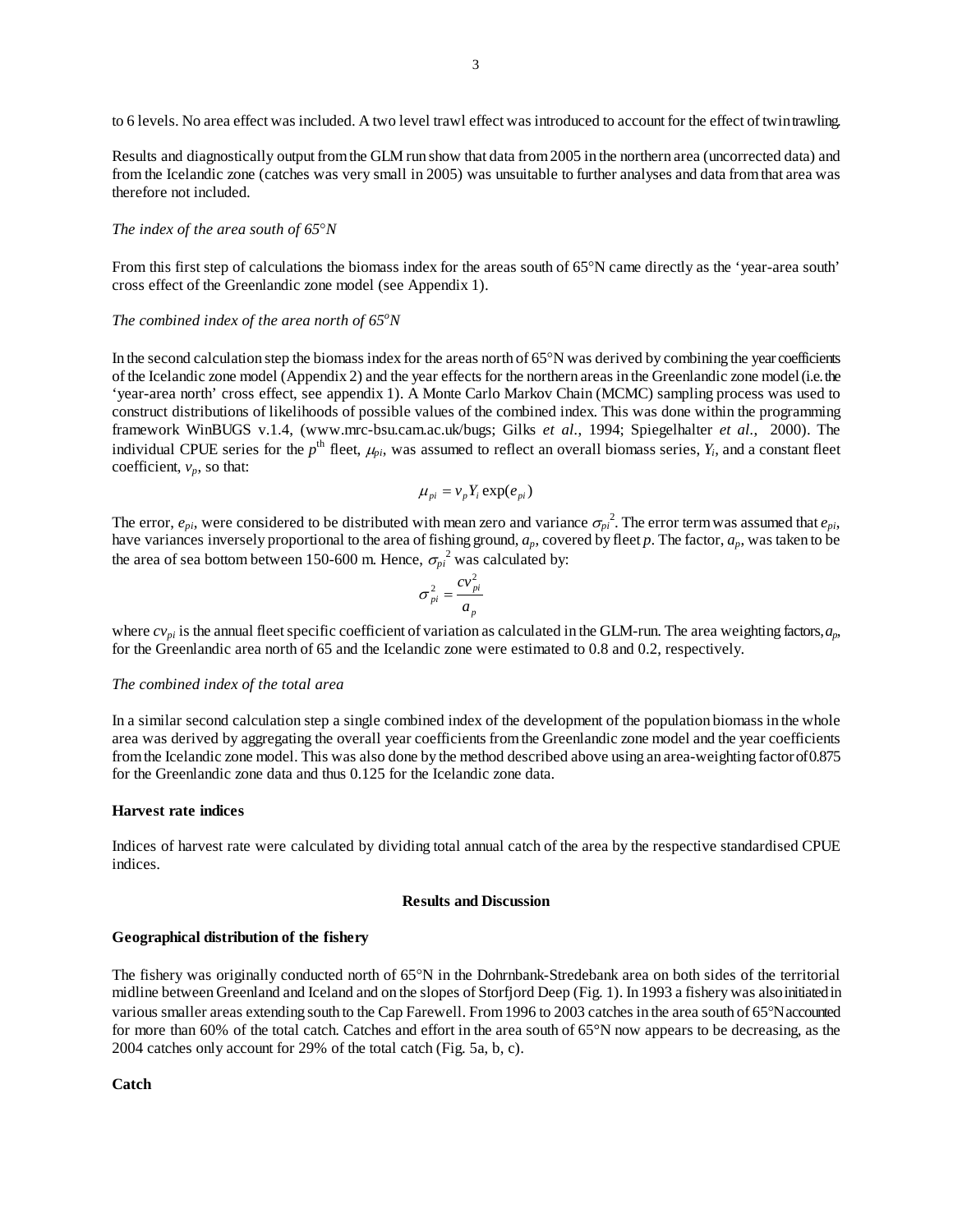As the fishery developed, catches increased rapidly to more than 15 000 tons in 1987-88, but declined thereafter to about 9 000 tons in 1992-93 (Fig. 2A, Table 1 and 2). Following the area expansion of the fishery south of 65°N catches increased again reaching 13 700 tons in 1997. Catches from 1998 to 2004 have been between 10-14 000 tons (Fig. 2A) and the 2005 catches are projected to be at the same level (projected from October)

In the northern area the amount caught has declined by about 75%, i.e. from 15 000 tons in 1988 to about 2 000 tons in 2002 (Fig. 2A). According to Greenlandic skippers the reduced effort spent was due to reduced catch rates of large shrimp, which was the primary target of the Greenlandic fishery. However in 2004 and 2005 2/3 of the total catches taken until October originated from the northern areas.

Catches in the southern area increased from 1900 tons in 1993 - the first year of fishery in this area - to about 9 300 tons in 1997 (Fig. 2A). They then decreased somewhat to about 6-7 000 tons in 1998-2000. In 2001 catches reached 11700 tons declined to 9 000 tons in 2002-2003. In 2004 catches from the southern area was reported to less than 3 000 tons. 2005 figures are expected to be at the same levels.

# **Fishing effort**

The high increase in catches during the first ten-year period was mainly driven by increased fishing effort (Fig. 2B, Table 2). Between 1981 and 1989, total effort increased from about 20 000 hr's to a peak of more than 117 000 hr's and then declined again to a low of less than 20 000 hr's in 2002. Since then total effort had been less than 25 000 hr's - the 2005 value is expected to be at the same level as the 2004-value (Fig. 2B).

The historic development of fishing effort spent in the northern areas follow closely the one described for the total area – except for 2001, when a lot of effort shifted to the south. In the southern areas, effort increased from about 10 000 hours in 1993 to 21 000 hours in 1997. In 1999 it reached a low of 7 500 hr's but increased again to 27000 hr's in 2001. For 2002- 2003 effort in the southern areas was down to approx. 11 000 hrs. The 2004 value declined to a historic low at 4 500 hr's, whereas the 2005 level is expected to increased again (Fig. 2B, Table 2).

# **Catch rate**

Catch rates (total area) decreased from 278 kg/hr to 109 kg/hr in the period 1980-1989, but has shown an increasing trend since then reaching about 586 kg/hr in 2003 (Fig. 2C, Table 2). The catch rates for 2004 are and 2005 is down at 400 kg/hr.

In the southern areas CPUE increased from 204 kg/hr in 1993 to 950 kg per hour in 1999. During the following two years the mean CPUE obtained in this area was halved reaching 432 kg/hr in 2001. However CPUE was back at 780 kg/hr in 2002 and 2003. For 2004 and 2005 CPUE is on 400 kg/hr (2005 level registered until October).

Catch rates in the northern area follow the same trend as the overall figures until 1993 as the fishery in the southern areas had not yet been initiated. From 1994-2001 CPUE's have fluctuated around 225 kg/hr except for an extreme of 146 kg/hr in 1996. Since 2002 annual mean CPUE was above 300 kg/hr, with 329 kg/hr estimated for 2005.

### **Standardised catch rate indices**

Results of the two multiple regression analysis to standardise catch rates showed that all main effects were highly significant (*P*<0.01). The r-squared of the models were 70% and 78%, respectively. The model-diagnostical outputs (see appendix) indicate that the model and error structures were correct. All first-order interactions between the effects of YEAR, MONTH and VESSEL were also highly significant, suggesting that the effect of YEAR on CPUE differ from month to month and from vessel to vessel. The contributions of these interactions to the variability within the data set however were small compared to that of the main effects. Thus, the basic model without interactions was considered a good description of the data.

The CPUE index series of the northern areas (Fig. 3) declined from 1987 to 1993 thereafter an increasing trend was observed and by the turn of the century the index values had reached the level seen at the offset of the time series. For the recent three years the mean index values have been varying a little above that of 1987. The CPUE index series of the southern area (Fig. 3) increased until 1999. A slight decreasing trend was seen thereafter with the 2005 value being the lowest.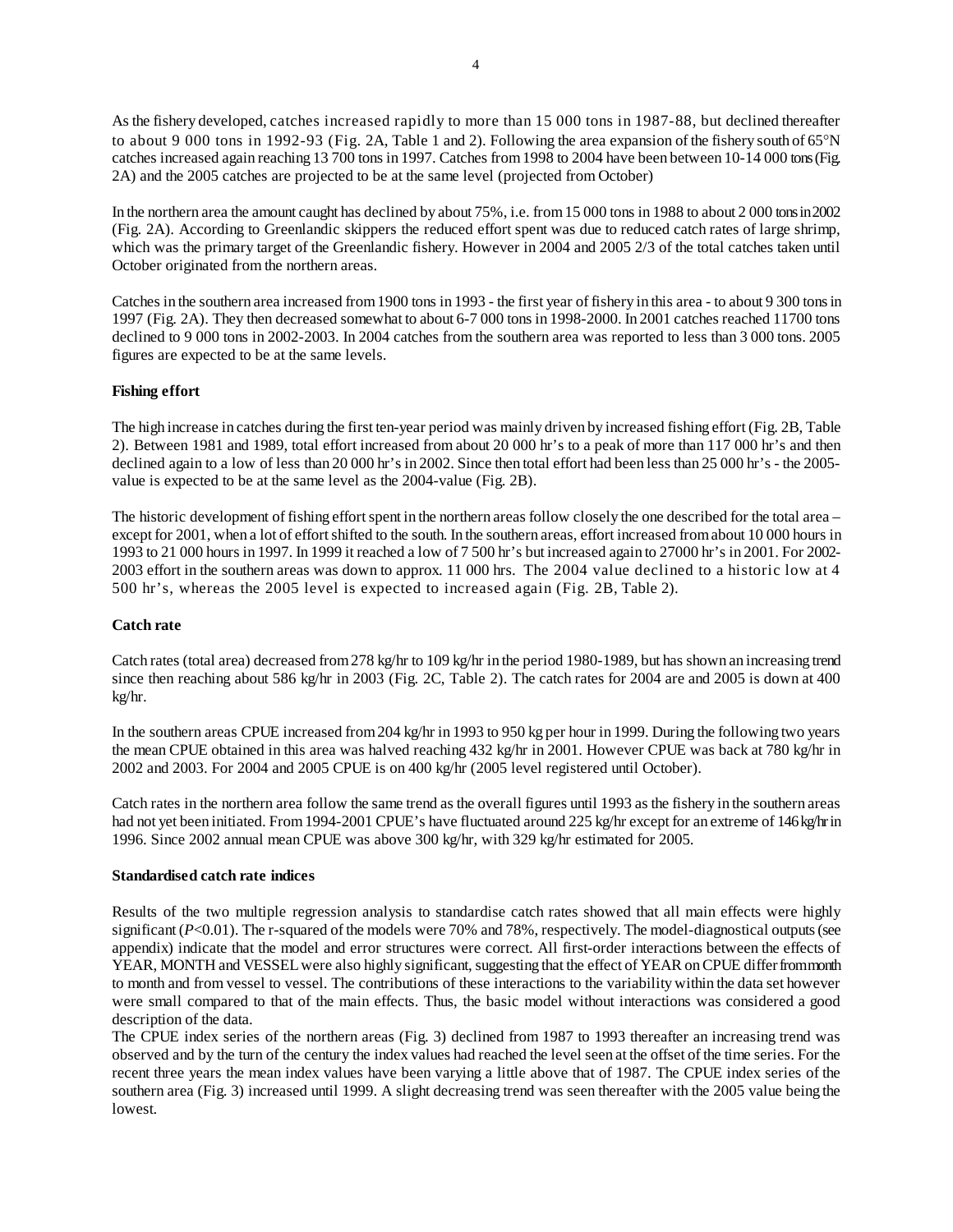The combined index for the total area (Fig. 3) indicated that the stock was more than halved during the period 1987-1993. After that it has been rebuilding at a corresponding rate reaching the level of 1987 in the late 1990s. The index values indicate that the stock biomass have stayed at or around this level since then.

The standardisation method used accounts for the increase in efficiency from renewal of the fleet but does not account for the technological improvements, which results from the upgrading of older vessels. The standardised effort may therefore be underestimated in which case the standardised CPUE time series interpreted as a biomass index is expected to give a slightly optimistic view of the stock development (for further discussion of the CPUE index as a stock indicator see Hvingel *et al.*, 2000).

## **Indices of harvest rate**

The standardised effort, i.e. the index of harvest rate, showed a decreasing trend since 1993 for the total area (Fig. 4). The separate indices for the northern and southern areas are also shown in Fig. 4. As mentioned in the previous section the development in the harvest rate indices might be to optimistic. Furthermore, the index of 2005 also depends on the precision with which the catch is projected to the end of the year.

### **Conclusions**

Catches have been relatively stable in the recent 5-10 year period its size dictated mainly by the catch quotas set for the Greenlandic zone (Table 1).

In 1993 a new fishery began in areas south of 65°N down to Cape Farewell. Access to all these fishing grounds depends heavily on ice conditions. From 1996 to 2003 catches in the area south of 65°N accounted for more than 60% of the total catch. Catches and effort in the area south of 65°N now appears to be decreasing, as the 2004 catches only account for 29% of the total catch.

There is no recent information on stock size composition.

A combined standardized catch-rate index for the total area decreased steadily from 1987 to 1993(Fig. 3C), showed an increasing trend until the late 1990s, and fluctuated at this level thereafter

Indices of harvest rate have shown a decreasing trend since 1993.

#### **References**

Anon., 1988. SAS/STAT User's Guide, Release 6.03 Edition. Cary, NC: SAS Institute Inc., 1988. 1028 pp.

Hvingel, C., H. Lassen and D.G. Parsons (2000). A biomass index for northern shrimp (*Pandalus borealis*) in Davis Strait based on multiplicative modelling of commercial catch-per-unit-effort data (1976 - 1997). *J. Northw. Atl. Fish. Sci. vol.26:25–36.*

Hvingel, C. (2002). Data for the assessment of the shrimp (Pandalus borealis) stock in Denmark Strait/off East Greenland, 2002. *NAFO SCR Doc. 02/147 Ser. No.N4776*..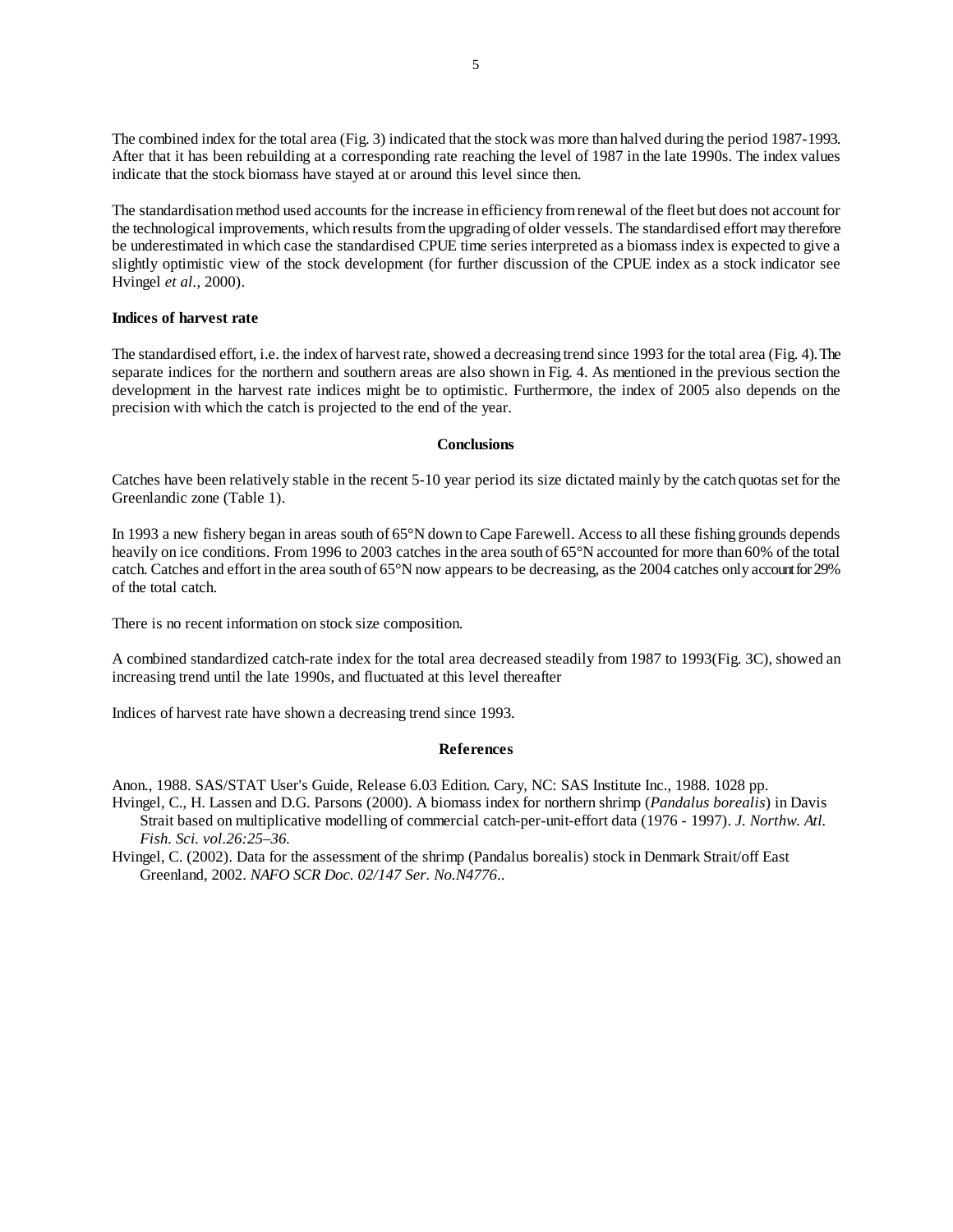# **Table 1**. Catch (tons) of shrimp by the fishery in Denmark Strait/off East Greenland 1978 to October 2005. Values for the fishery in the Greenland EEZ by EU-Denmark, Faeroe Islands, France, Greenland and Norway are corrected according to Hvingel 2003.

| Area/Nation 1978    |     | 1979     | 1980           | 1981  | 1982      | 1983 | 1984 | 1985                                          | 1986 | 1987 | 1988 | 1989 | 1990                            | 1991 | 1992                                                                                                               | 1993 | 1994      | 1995                | 1996 | 1997 | 1998 | 1999' | $2000^{\circ}$ | 2001' | $2002^1$                                                              |      | $2003^{1}$ $2004^{1,5}$ $2005^{1,2}$ |          |
|---------------------|-----|----------|----------------|-------|-----------|------|------|-----------------------------------------------|------|------|------|------|---------------------------------|------|--------------------------------------------------------------------------------------------------------------------|------|-----------|---------------------|------|------|------|-------|----------------|-------|-----------------------------------------------------------------------|------|--------------------------------------|----------|
| North of 65°N       |     |          |                |       |           |      |      |                                               |      |      |      |      |                                 |      |                                                                                                                    |      |           |                     |      |      |      |       |                |       |                                                                       |      |                                      |          |
| Denmark (EU         |     | $\Omega$ | 878            | 727   | 926       | 255  | 554  | 442                                           | 626  | 703  | 554  | 454  | 476                             | 450  | 199                                                                                                                | 138  | 250       | 302                 | 26   | 85   | 401  | 793   | 459            | 72    | 238                                                                   | 538  | 812                                  | 532      |
| Faroe Islands       |     |          | 5296           | 892   | 922       | 554  | 836  | 843                                           | 910  | 754  | 847  | 738  | 1029                            | 1265 | 1355                                                                                                               | 689  | 462       | 931                 | 995  | 635  | 1268 | 867   | 956            | 214   | 309                                                                   | 744  | 1115                                 | 1012     |
| France              |     |          | 63             | 442   | 518       | 364  | 626  | 803                                           | 976  | 1305 | 616  | 472  | 62                              | 148  |                                                                                                                    |      |           |                     |      |      |      |       |                |       |                                                                       |      |                                      | $\Omega$ |
| Greenland           |     |          | 250            | 1256  | 1395      | 1835 | 2815 | 3248                                          | 7232 | 8396 | 9304 | 7408 | 7580                            | 5283 | 2496                                                                                                               | 1771 | 1326      | 2390                | 359  | 105  | 646  | 614   | 115            | 650   | 152                                                                   | 292  | 2299                                 | 1052     |
| Iceland             | 363 | 485      | 759            | 125   |           | 43   | 742  | 1794                                          | 1150 | 1330 | 1431 | 1326 | 281                             | 465  | 1750                                                                                                               | 2553 | 1514      | 1151                | 566  | 2856 | 1421 | 769   | 132            | 10    | 1144                                                                  | 635  | 380                                  | 21       |
| Norway              |     | 1001     | 3079           | 2522  | 2372      | 2161 | 2662 | 2566                                          | 2535 | 2586 | 2561 | 2601 | 3052 3146                       |      | 3102                                                                                                               | 1831 | 2180      | 2402                | 1544 | 797  | 1628 | 1783  | 2759           | 1291  | 645                                                                   | 2569 | 2511                                 | 2472     |
| Total               | 363 |          | 1486 10325     | 5964  | 6133      | 5212 | 8235 | 9696 13428 15073 15313 12999 12480 10757      |      |      |      |      |                                 |      | 8901                                                                                                               |      | 6982 5731 | 7176                | 3490 | 4478 | 5364 | 4827  | 4420           | 2237  | 2488                                                                  | 4778 | 7116 5089                            |          |
|                     |     |          |                |       |           |      |      |                                               |      |      |      |      |                                 |      |                                                                                                                    |      |           |                     |      |      |      |       |                |       |                                                                       |      |                                      |          |
| South of 65°N       |     |          |                |       |           |      |      |                                               |      |      |      |      |                                 |      |                                                                                                                    |      |           |                     |      |      |      |       |                |       |                                                                       |      |                                      |          |
| Denmark (EU         |     |          |                |       |           |      |      |                                               |      |      |      |      |                                 |      |                                                                                                                    | 60   | 613       | 731                 | 1167 | 1657 | 1300 | 1095  | 1900           | 2473  | 2309                                                                  | 2151 | 692                                  | 1242     |
| Faroe Island        |     |          |                |       |           |      |      |                                               |      |      |      |      |                                 |      |                                                                                                                    | 280  | 974       | 295                 | 402  | 656  | 138  | 453   | 340            | 2402  | 1013                                                                  | 621  | 34                                   | 138      |
| Greenland           |     |          |                |       |           |      |      |                                               |      |      |      |      |                                 |      |                                                                                                                    | 1141 | 3603      | 2667                | 5295 | 4701 | 3950 | 4966  | 5235           | 4943  | 4333                                                                  | 4597 | 1767                                 | 2103     |
| Norway              |     |          |                |       |           |      |      |                                               |      |      |      |      |                                 |      |                                                                                                                    | 424  | 1011      | 720                 | 1590 | 2261 | 670  | 378   | 157            | 1855  | 1098                                                                  | 489  | 375                                  | 158      |
| Total               |     |          |                |       |           |      |      |                                               |      |      |      |      |                                 |      |                                                                                                                    | 1904 | 6201      | 4412                | 8453 | 9276 | 6057 | 6893  | 7632 11674     |       | 8753                                                                  | 7858 | 2869                                 | 3641     |
|                     |     |          |                |       |           |      |      |                                               |      |      |      |      |                                 |      |                                                                                                                    |      |           |                     |      |      |      |       |                |       |                                                                       |      |                                      |          |
| <b>Total area</b>   |     |          |                |       |           |      |      |                                               |      |      |      |      |                                 |      |                                                                                                                    |      |           |                     |      |      |      |       |                |       |                                                                       |      |                                      |          |
| Denmark (EU         |     | $\theta$ | 878            | 727   | 926       | 255  | 554  | 442                                           | 626  | 703  | 554  | 454  | 476                             | 450  | 199                                                                                                                | 198  | 863       | 1033                | 1193 | 1742 | 1701 | 1888  | 2358           | 2545  | 2548                                                                  | 2688 | 1504                                 | 1774     |
| Faroe Islands       |     | $\theta$ | 5296           | 892   | 922       | 554  | 836  | 843                                           | 910  | 754  | 847  | 738  | 1029                            | 1265 | 1355                                                                                                               | 968  | 1436      | 1225                | 1397 | 1292 | 1406 | 1321  | 1296           | 2616  | 1322                                                                  | 1365 | 1149                                 | 1150     |
| France              |     |          | 63             | 442   | 518       | 364  | 626  | 803                                           | 976  | 1305 | 616  | 472  | 62                              | 148  |                                                                                                                    |      |           |                     |      |      |      |       |                |       |                                                                       |      |                                      | $\Omega$ |
| Greenland           |     |          | 250            | 1256  | 395       | 1835 | 2815 | 3248                                          | 7232 | 8396 | 9304 | 7408 | 7580                            | 5283 | 2496                                                                                                               | 2912 | 4929      | 5057                | 5655 | 4806 | 4595 | 5581  | 5349           | 5593  | 4484                                                                  | 4890 | 4066                                 | 3155     |
| Iceland             | 363 | 485      | 759            | 125   |           | 43   | 742  | 1794                                          | 1150 | 1330 | 1431 | 1326 | 281                             | 465  | 1750                                                                                                               | 2553 | 1514      | 1151                | 566  | 2856 | 142  | 769   | 132            | 10    | 1144                                                                  | 635  | 380                                  | 21       |
| Norway              |     | 1001     | 3079           | 2522  | 2372      | 2161 | 2662 | 2566                                          | 2535 | 2586 | 2561 | 2601 |                                 |      | 3052 3146 3102                                                                                                     |      |           | 2255 3190 3122 3133 |      | 3059 | 2298 | 2160  | 2917           | 3147  | 1743                                                                  | 3059 | 2886                                 | 2630     |
| Total               |     |          | 363 1486 10325 | 5964  | 6133 5212 |      |      | 8235 9696 13428 15073 15313 12999 12480 10757 |      |      |      |      |                                 |      |                                                                                                                    |      |           |                     |      |      |      |       |                |       | 8901 8886 11932 11588 11944 13754 11422 11719 12053 13911 11242 12637 |      | 9985                                 | 8730     |
|                     |     |          |                |       |           |      |      |                                               |      |      |      |      |                                 |      |                                                                                                                    |      |           |                     |      |      |      |       |                |       |                                                                       |      |                                      |          |
| Total all area      | 363 |          | 1486 10325     | 5964  | 6133      | 5212 |      | 8235 9696 13428 15073 15313 12999 12480 10757 |      |      |      |      |                                 |      | 8901                                                                                                               |      |           |                     |      |      |      |       |                |       | 8886 11932 11588 11944 13754 11422 11719 12053 13911 11242 12637      |      | 9985 8730                            |          |
| <b>Advised TAC</b>  |     |          |                |       | 4200      | 4200 | 4200 | 5000                                          |      |      |      |      | $-10000$ $10000$ $10000$ $8000$ |      |                                                                                                                    | 5000 |           | 5000 5000 5000      |      | 5000 | 5000 | 9600  | 9600           | 9600  | 9600                                                                  |      | 9600 12400 12400                     |          |
| <b>Effective TA</b> |     |          |                | -8000 |           |      |      |                                               |      |      |      |      |                                 |      | 4500 5725 5245 6090 7525 <sup>5</sup> 7525 <sup>5</sup> 8725 <sup>5</sup> 9025 <sup>5</sup> 14100 14500 13000 9563 |      | 9563 9563 |                     | 9563 | 9563 |      |       |                |       | 9563 10600 12600 10600 10600 10600 15043 12399                        |      |                                      |          |

<sup>1</sup>Provisional

 $2$ Catch in 2005 per Oct. 11.

3Advised for a few years as a precautionary measure

4For Greenland zone only; no restrictions in Iceland zone

 $5$ Not including Greenland fishery north of 66 $\degree$ 30'N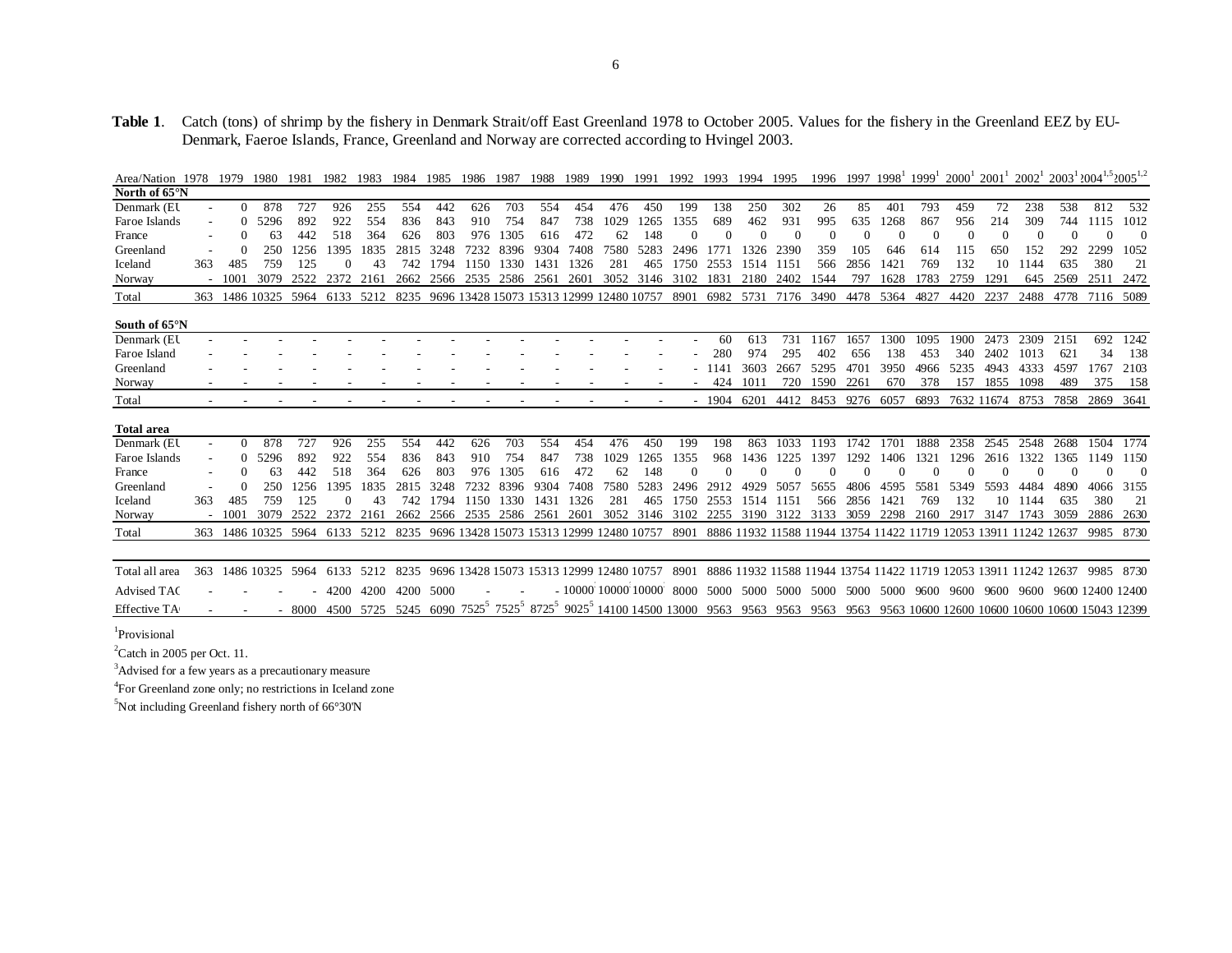|         |       | Area north |             |       | Area south |             |       | Total area |             |
|---------|-------|------------|-------------|-------|------------|-------------|-------|------------|-------------|
| Year    | Catch | Effort     | <b>CPUE</b> | Catch | Effort     | <b>CPUE</b> | Catch | Effort     | <b>CPUE</b> |
| 1980    | 10325 | 37198      | 278         |       |            |             | 10325 | 37198      | 278         |
| 1981    | 5964  | 19986      | 298         |       |            |             | 5964  | 19986      | 298         |
| 1982    | 6133  | 23081      | 266         |       |            |             | 6133  | 23081      | 266         |
| 1983    | 5212  | 23855      | 219         |       |            |             | 5212  | 23855      | 219         |
| 1984    | 8235  | 34983      | 235         |       |            |             | 8235  | 34983      | 235         |
| 1985    | 9696  | 62911      | 154         |       |            |             | 9696  | 62911      | 154         |
| 1986    | 13428 | 61863      | 217         |       |            |             | 13428 | 61863      | 217         |
| 1987    | 15073 | 79881      | 189         |       |            |             | 15073 | 79881      | 189         |
| 1988    | 15313 | 109455     | 140         |       |            |             | 15313 | 109455     | 140         |
| 1989    | 12999 | 119629     | 109         |       |            |             | 12999 | 119629     | 109         |
| 1990    | 12480 | 72738      | 172         |       |            |             | 12480 | 72738      | 172         |
| 1991    | 10757 | 78737      | 137         |       |            |             | 10757 | 78737      | 137         |
| 1992    | 8901  | 68349      | 130         |       |            |             | 8901  | 68349      | 130         |
| 1993    | 6982  | 52381      | 133         | 1904  | 9335       | 204         | 8886  | 61003      | 146         |
| 1994    | 5731  | 25444      | 225         | 6201  | 16361      | 379         | 11932 | 39725      | 300         |
| 1995    | 7176  | 34021      | 211         | 4412  | 11328      | 389         | 11588 | 43574      | 266         |
| 1996    | 3490  | 23966      | 146         | 8453  | 20136      | 420         | 11944 | 39480      | 303         |
| 1997    | 4478  | 19273      | 232         | 9276  | 18895      | 491         | 13754 | 37917      | 363         |
| 1998    | 5364  | 21379      | 251         | 6057  | 10231      | 592         | 11422 | 29524      | 387         |
| 1999    | 4827  | 20736      | 233         | 6893  | 7256       | 950         | 11719 | 24809      | 472         |
| 2000    | 4420  | 19434      | 227         | 7632  | 10385      | 735         | 12053 | 22866      | 527         |
| 2001    | 2237  | 9723       | 230         | 11674 | 26241      | 445         | 13911 | 33810      | 411         |
| 2002    | 2488  | 7513       | 331         | 8753  | 11579      | 756         | 11242 | 18812      | 598         |
| 2003    | 4778  | 14276      | 335         | 7858  | 10067      | 781         | 12637 | 21572      | 586         |
| 2004    | 7116  | 20934      | 340         | 2869  | 4517       | 635         | 9985  | 24505      | 407         |
| $2005*$ | 5089  | 15459      | 329         | 3641  | 7056       | 516         | 8730  | 20942      | 417         |

**Table 2.** Catch (tons), effort (hr's) and Catch-Per-Unit-Effort (kg/hr) by trawlers fishing in Denmark Strait/off East Greenland in areas north and south of  $65^{\circ}$ N.

\*until Oct.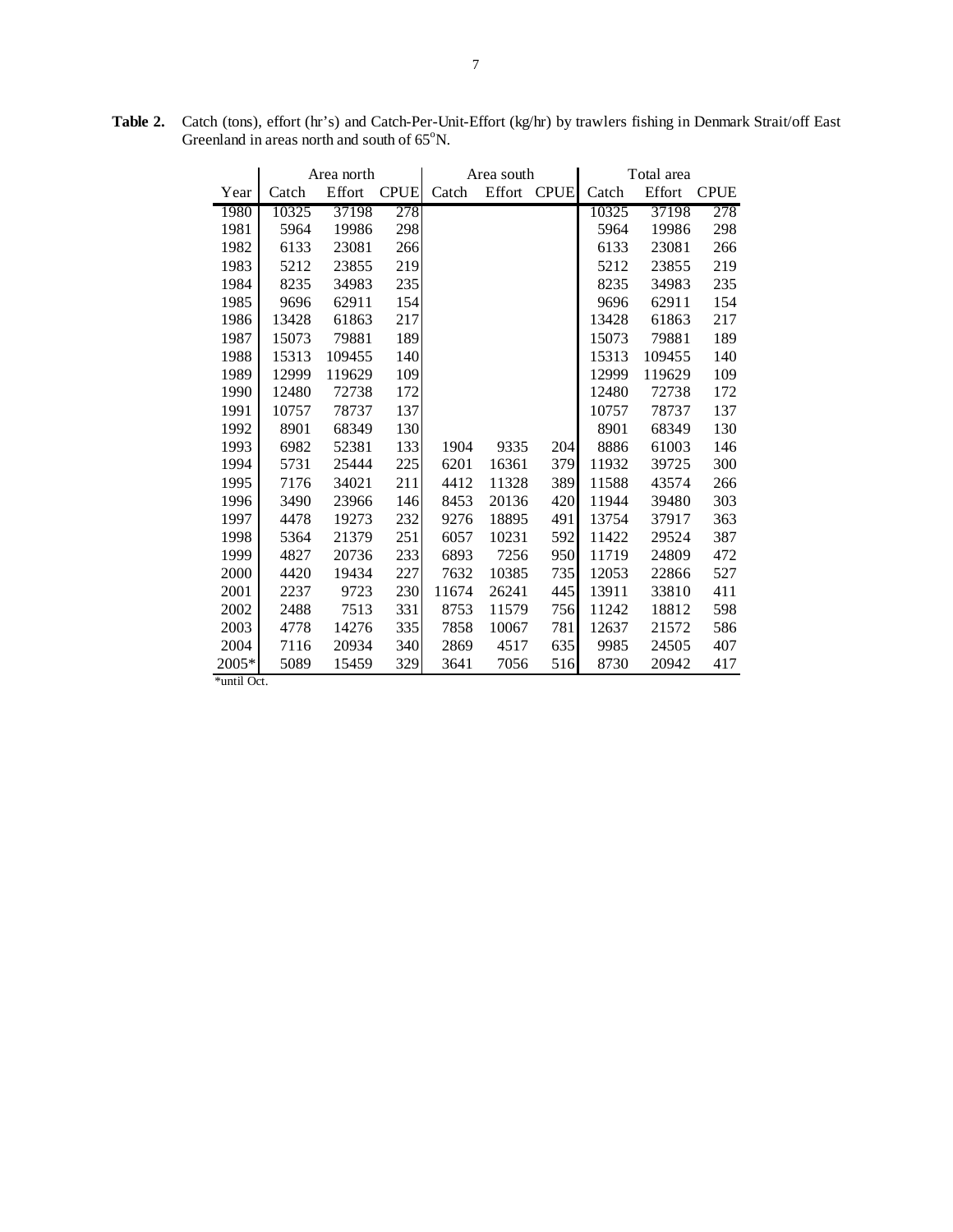|      |          |      | Area north |                          |      |          | Area south |             | Total    |      |             |                              |  |
|------|----------|------|------------|--------------------------|------|----------|------------|-------------|----------|------|-------------|------------------------------|--|
|      | Std.CPUE |      |            | Std. Effort              |      | Std.CPUE |            | Std. Effort | Std.CPUE |      | Std. Effort |                              |  |
| Year | mean     | se   | mean       | se                       | mean | se       | mean       | se          | mean     | se   | mean        | se                           |  |
| 1987 | 1,00     |      | 1,00       | $\overline{\phantom{0}}$ |      |          |            |             | 1,00     |      | 1,00        | $\qquad \qquad \blacksquare$ |  |
| 1988 | 0,86     | 0.09 | 1,19       | 0,12                     |      |          |            |             | 0,87     | 0,08 | 1,16        | 0,10                         |  |
| 1989 | 0.61     | 0,06 | 1,41       | 0.15                     |      |          |            |             | 0,60     | 0.05 | 1,44        | 0,12                         |  |
| 1990 | 0.61     | 0.07 | 1,35       | 0.15                     |      |          |            |             | 0,60     | 0.05 | 1,38        | 0.11                         |  |
| 1991 | 0.52     | 0.05 | 1,37       | 0,14                     |      |          |            |             | 0.51     | 0,04 | 1,41        | 0,12                         |  |
| 1992 | 0,42     | 0.05 | 1,39       | 0,15                     |      |          |            |             | 0.41     | 0.04 | 1,45        | 0.13                         |  |
| 1993 | 0,36     | 0,04 | 1,30       | 0,14                     | 1,00 |          | 1,00       |             | 0.32     | 0,03 | 1,83        | 0,16                         |  |
| 1994 | 0.81     | 0,10 | 0.47       | 0,06                     | 2,48 | 0.22     | 1,31       | 0.11        | 0,71     | 0,06 | 1,12        | 0,10                         |  |
| 1995 | 0,67     | 0.08 | 0.72       | 0.09                     | 2,44 | 0.24     | 0.95       | 0.09        | 0.65     | 0,06 | 1,18        | 0,10                         |  |
| 1996 | 0.54     | 0,07 | 0.43       | 0,06                     | 2,78 | 0.25     | 1,60       | 0.14        | 0,67     | 0,06 | 1,19        | 0.12                         |  |
| 1997 | 0.80     | 0,12 | 0.37       | 0,06                     | 2,93 | 0,27     | 1,66       | 0.15        | 0,77     | 0,07 | 1,19        | 0,11                         |  |
| 1998 | 1,01     | 0.14 | 0.35       | 0.05                     | 3,50 | 0.37     | 0.91       | 0.09        | 0,92     | 0,09 | 0.83        | 0,08                         |  |
| 1999 | 0,77     | 0,13 | 0,42       | 0.07                     | 5,53 | 0.70     | 0.65       | 0.08        | 1,07     | 0,12 | 0.73        | 0,08                         |  |
| 2000 | 0.98     | 0,18 | 0.30       | 0,06                     | 4,50 | 0.49     | 0.89       | 0.09        | 1,07     | 0,12 | 0,75        | 0,08                         |  |
| 2001 | 0.78     | 0,23 | 0,19       | 0,06                     | 3.58 | 0.37     | 1,71       | 0,17        | 0.88     | 0,10 | 1,04        | 0,12                         |  |
| 2002 | 1,25     | 0,29 | 0.13       | 0.03                     | 5,15 | 0.55     | 0.89       | 0,09        | 1,31     | 0,15 | 0,57        | 0,07                         |  |
| 2003 | 0.92     | 0,16 | 0.35       | 0,06                     | 3,99 | 0.42     | 1,03       | 0,10        | 0.99     | 0,10 | 0,84        | 0,09                         |  |
| 2004 | 1,10     | 0,20 | 0.43       | 0.08                     | 4,64 | 0.76     | 0,32       | 0.05        | 1,12     | 0.15 | 0.59        | 0,08                         |  |
| 2005 |          |      |            |                          | 3,54 | 1,03     | 0.62       | 0,16        | 0,87     | 0,24 | 0,76        | 0,21                         |  |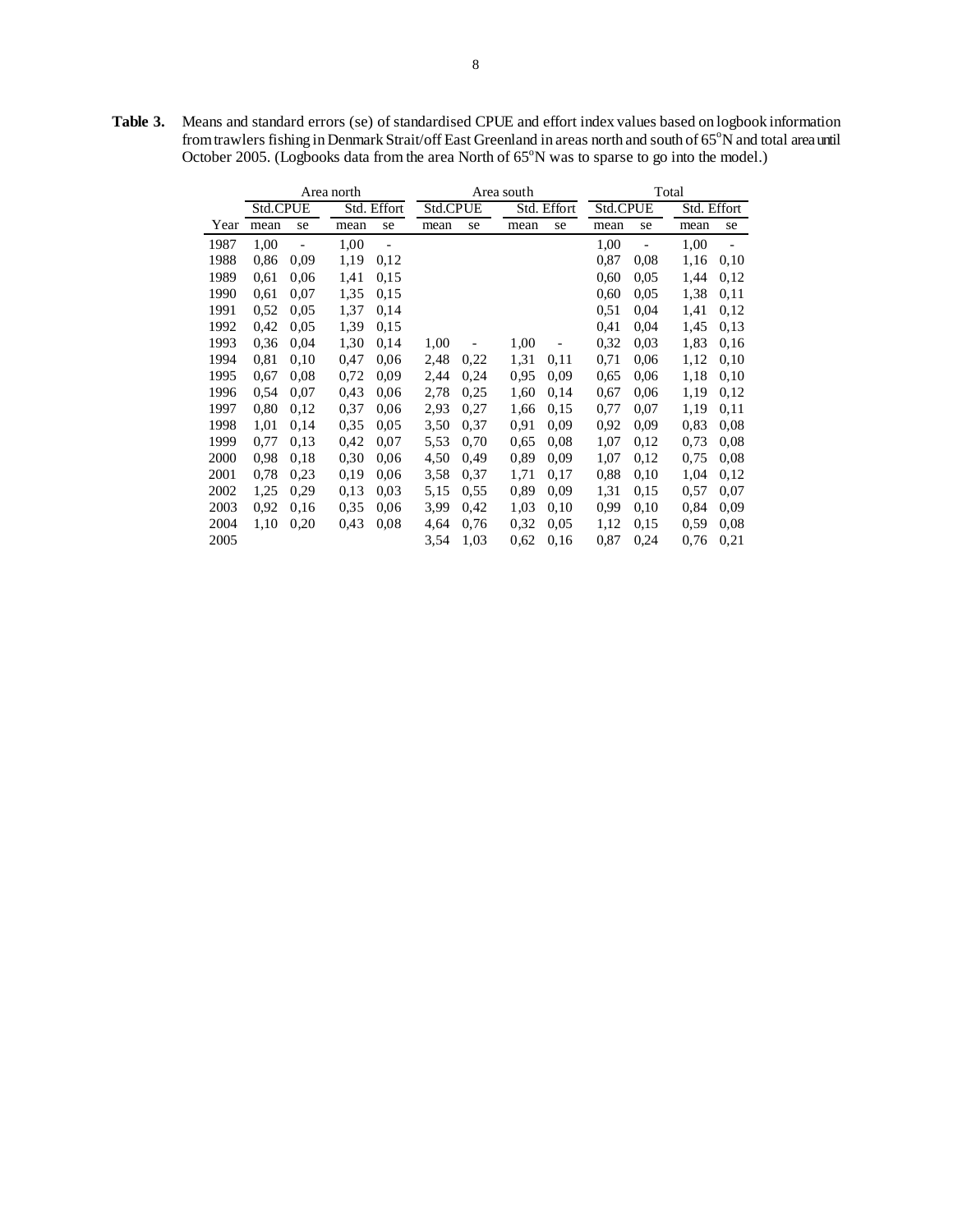

**Fig. 1.** Thematic mapping of different value of effort (in hours) in the shrimp fishery in Denmark Strait/off East Greenland by Greenlandic, Faeroese and Danish trawlers 2000-2005.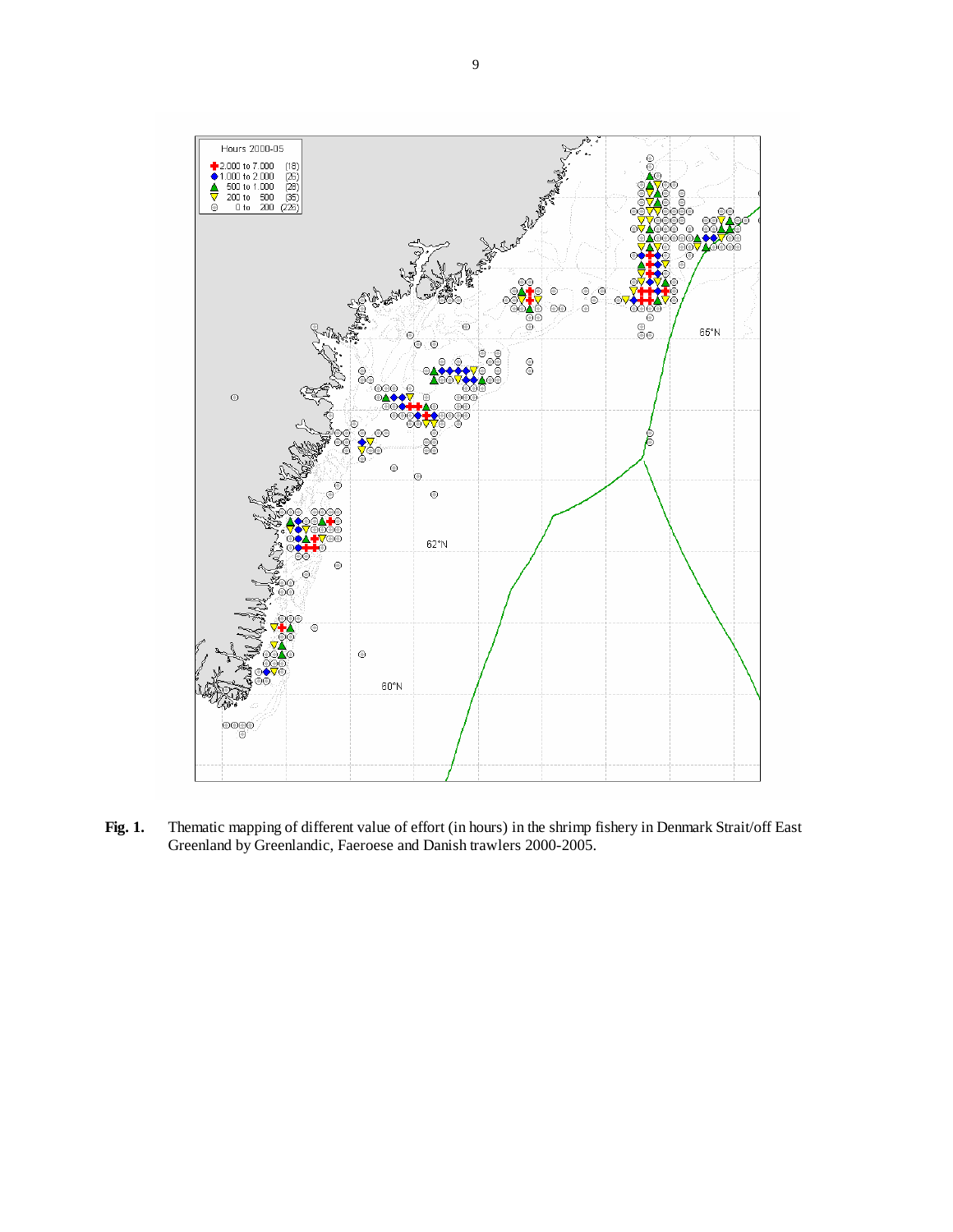

**Fig. 2.** Catch (A), fishing effort (B) and catch-per-unit-effort (C) by shrimp trawlers fishing in Denmark Strait/off East Greenland. Series are given for the areas north and south of 65°N and overall. Data for 2005 are projected from October to the end of the year.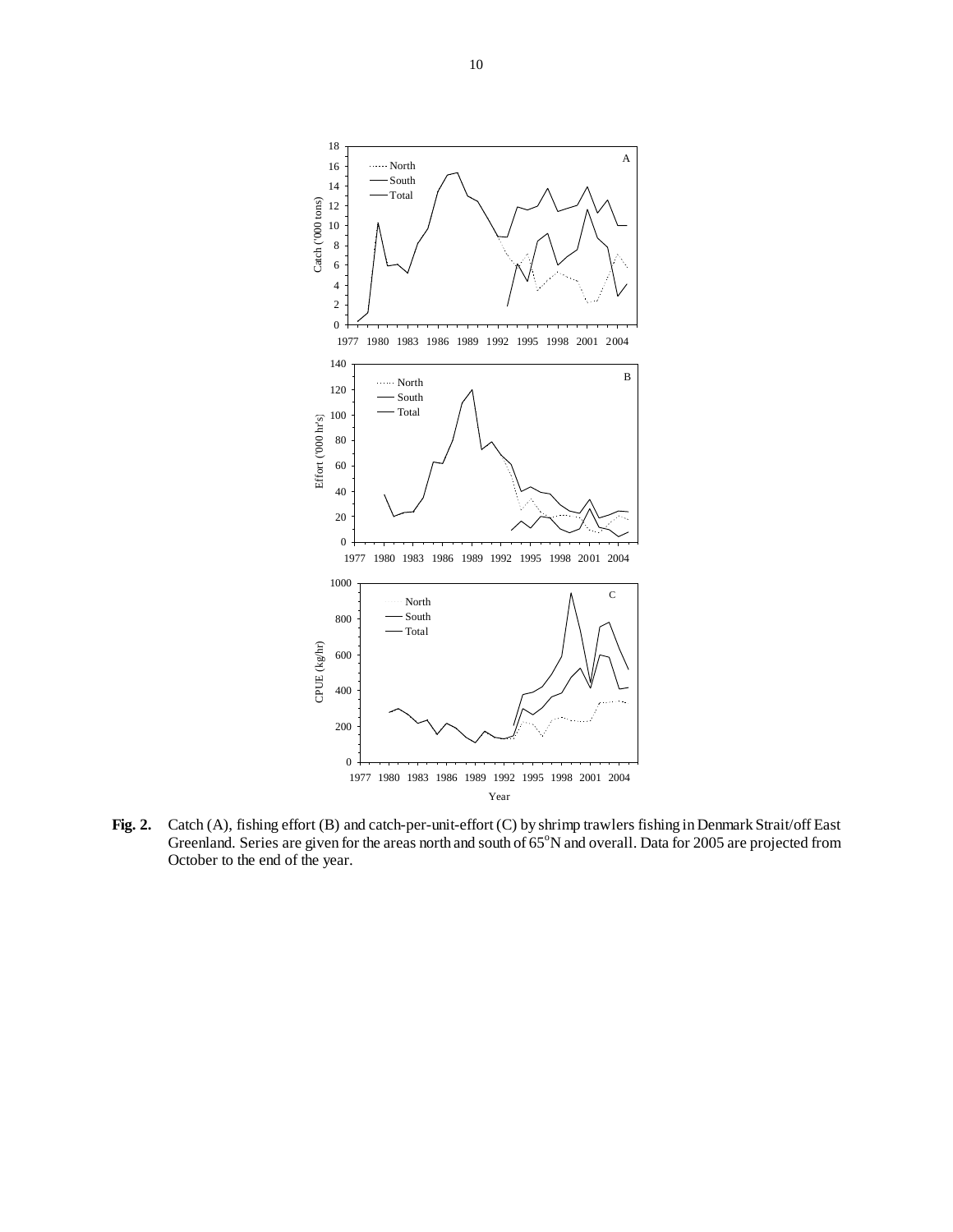

**Fig. 3.** Standardized Catch-Per-Unit-Effort indices of the shrimp fishery in Denmark Strait and off East Greenland in the areas south of  $65^{\circ}$ N, in Iceland EZZ, overall fishery north of  $65^{\circ}$ N (both in Greenland and Iceland EEZ), and overall standardized CPUE for the stock. Estimates are based on data until September 2005.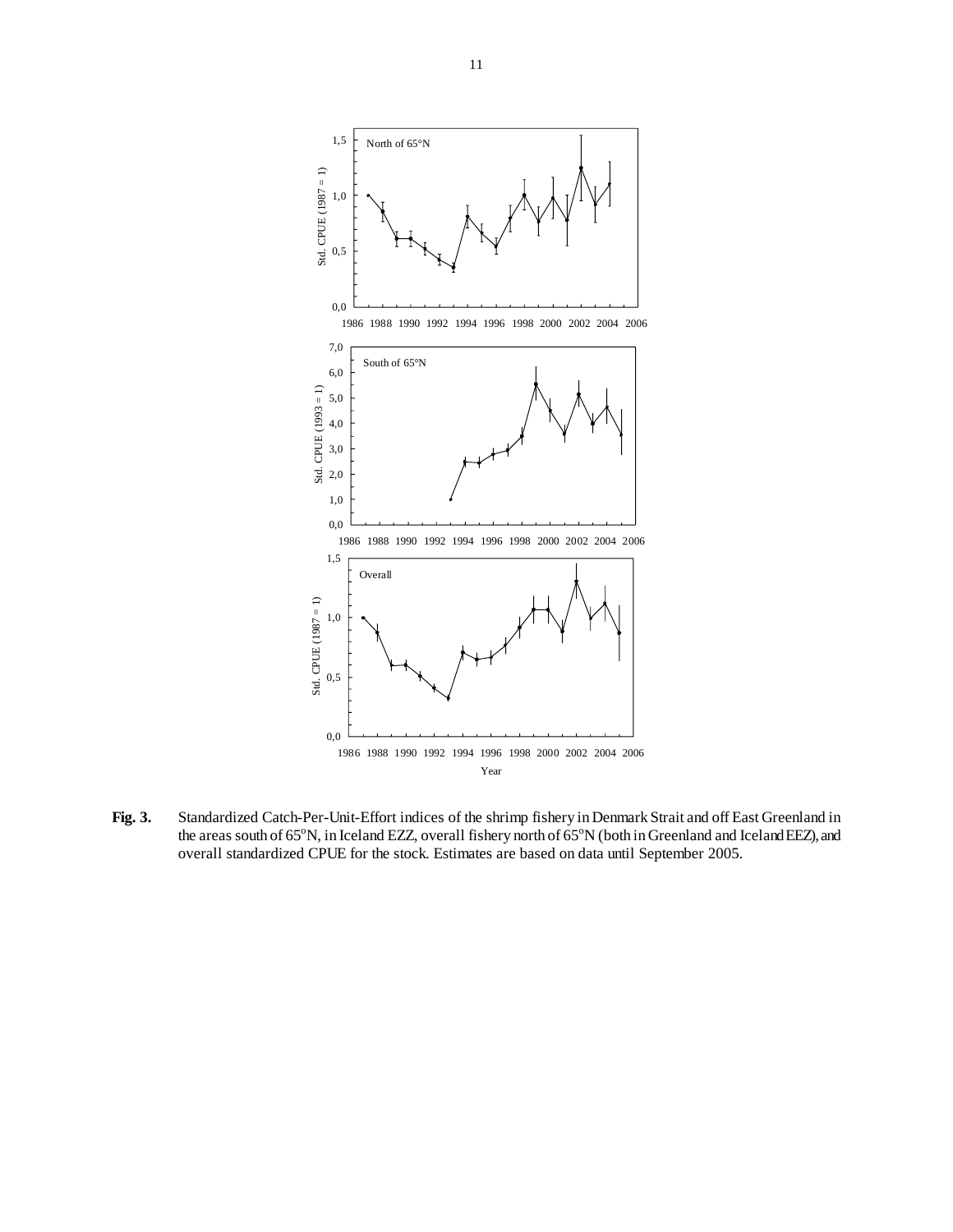

**Fig. 4.** Standardised effort indices of the shrimp fishery in Denmark Strait and off East Greenland in the areas north of 65°N, south of 65°N and overall. Estimates are based on data until October 2005.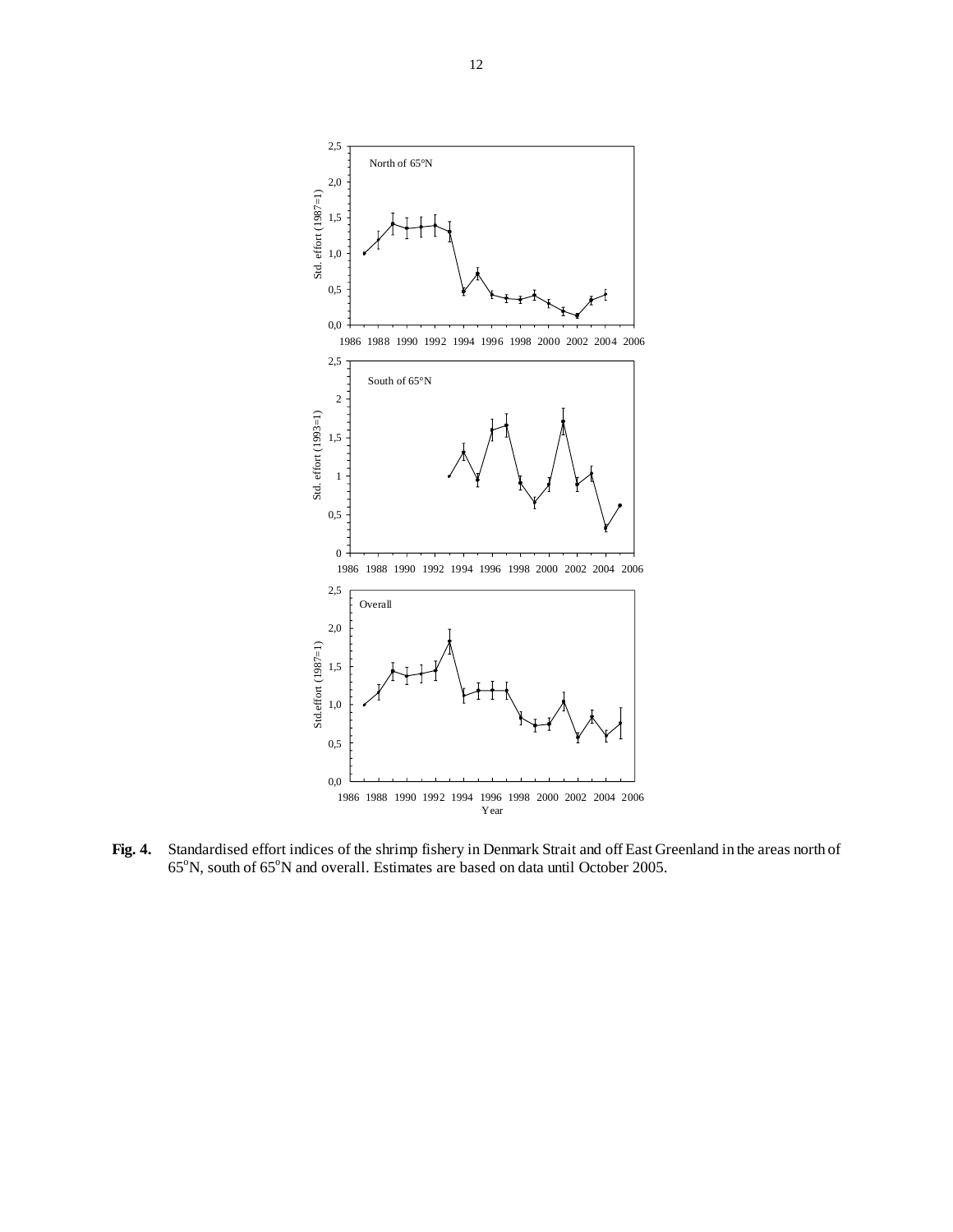

**Fig. 5a.** Thematic mapping of different levels of CPUE in the shrimp fishery in Denmark Strait/off East Greenland by Greenlandic, Faeroese and Danish trawlers 2003.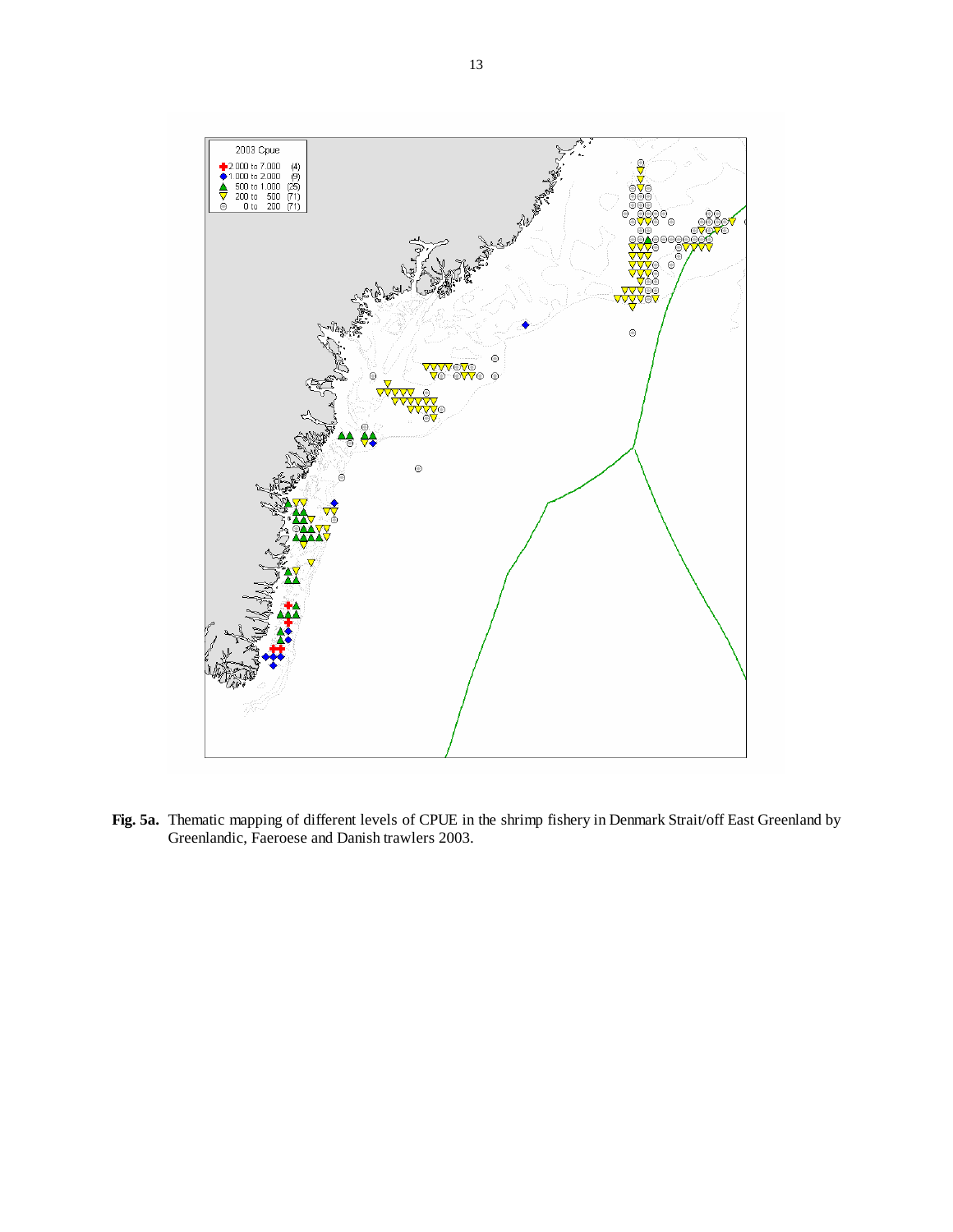

**Fig. 5b.** Thematic mapping of different levels of CPUE in the shrimp fishery in Denmark Strait/off East Greenland by Greenlandic, Faeroese and Danish trawlers 2004.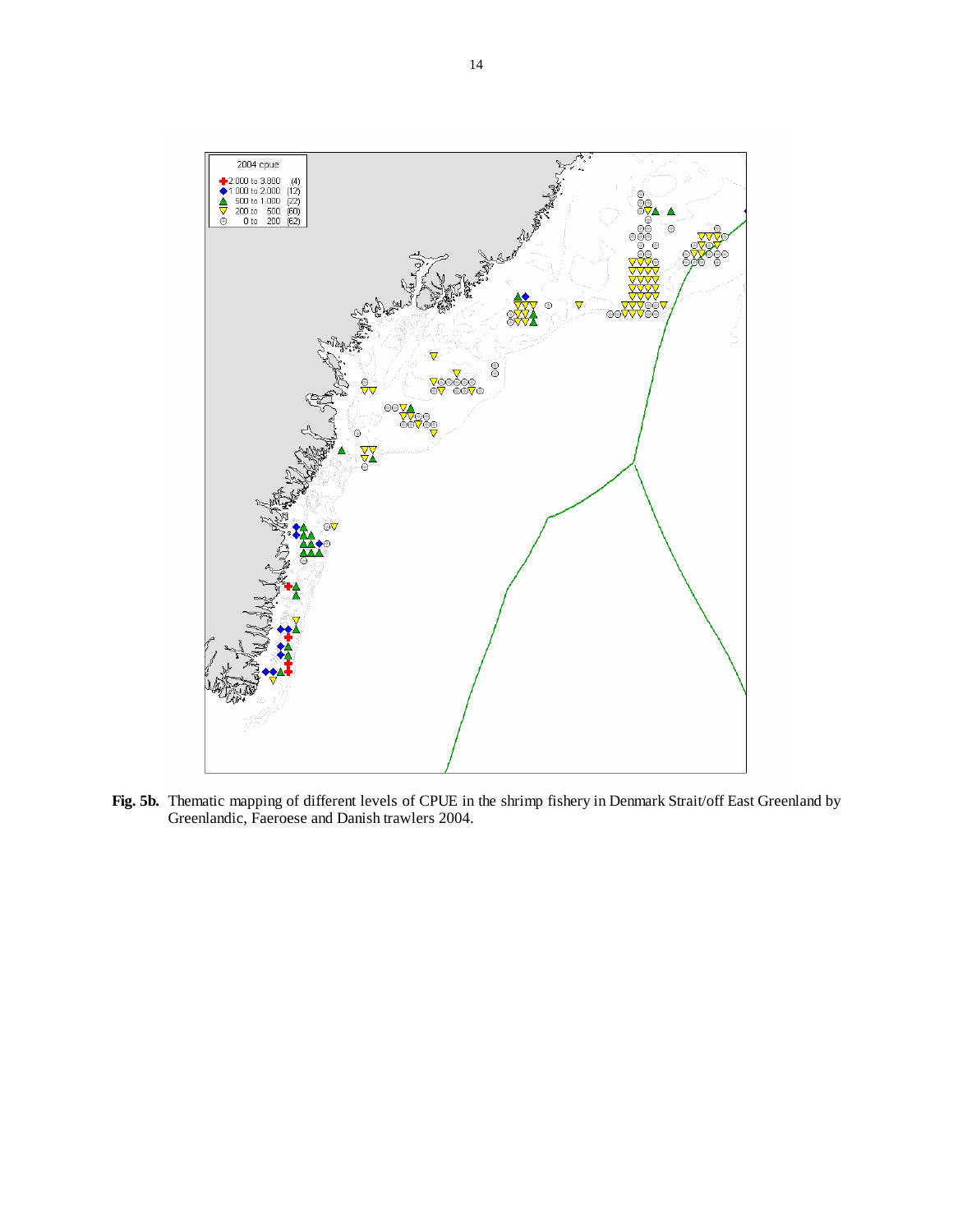

**Fig. 5c.** Thematic mapping of different levels of CPUE in the shrimp fishery in Denmark Strait/off East Greenland by Greenlandic, Faeroese and Danish trawlers 2005 (until October).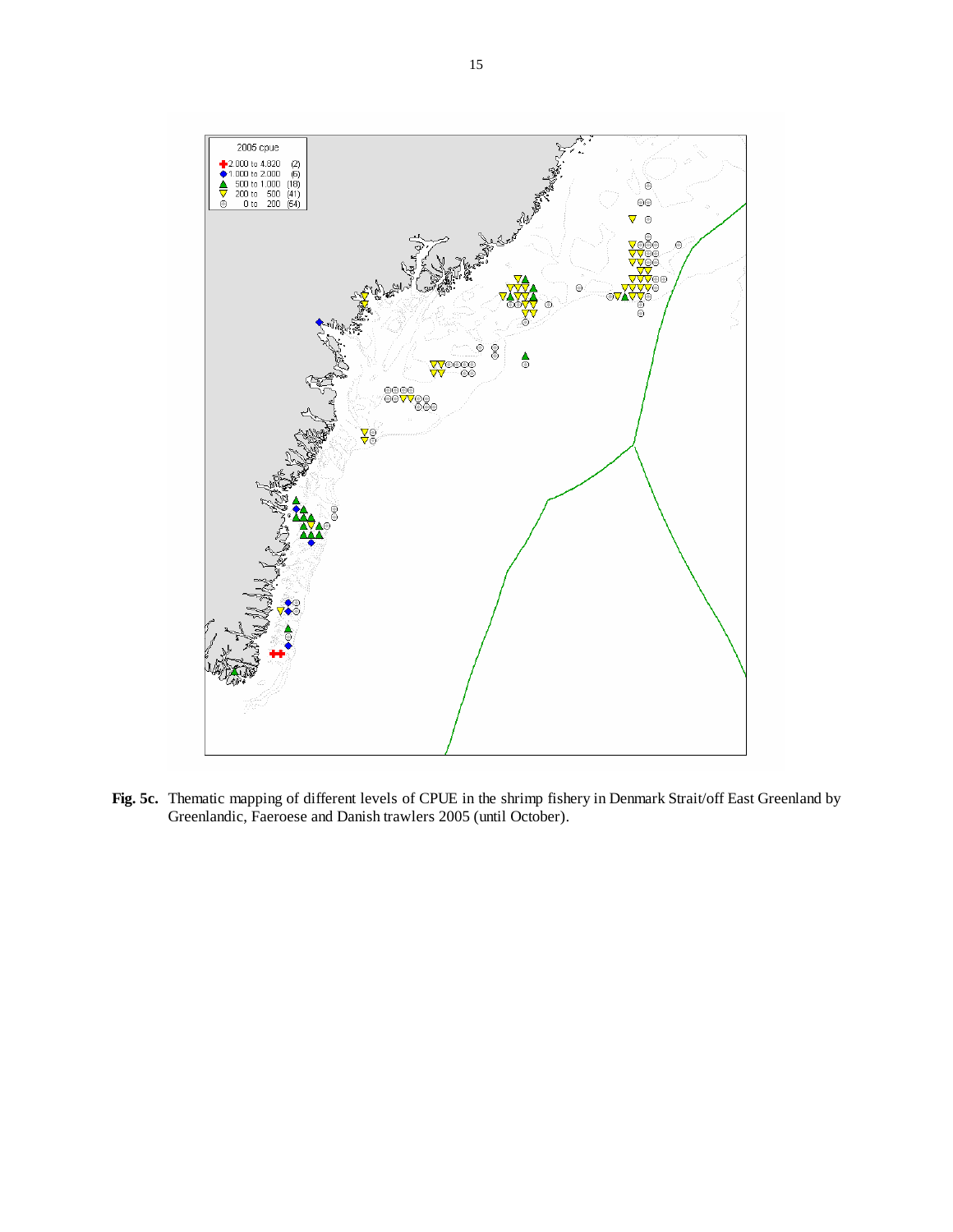| CI ass<br><b>VESSEL</b><br>YEAR<br>MONTH<br>AREA | Level s<br>14<br>19<br>5<br>2                                                                                                                                                                                                                                                                                                                                                                                                                                                                                                                                                                                                                                                                                                                                                                                                                                                                                                                                                                                                                                                                                                                | Val ues<br>1 3 5 6 12<br>21 22                                                                                                                                                                                                                                                                                                                                                                                                                                                                                                                                                                                                                                                                                                                                                                                                                                                                                                                                                                                                                                     |                                                             |                                                                                                                                                                                                                                                                                                                                                                                                                                                                                                                                                                                                                                                                                                                                                 |                                                                                                                                                                                                                                                                                                                                                                                                                                                                                                                  |                                                                                                                                                                                                                                                                                                                                                                                                                                                                                                                                                                     | AAAA BBBB CCCC DDDD EEEE FFFF GGGG HHHH IIII JJJJ KKKK LLLL MMMM XXXX<br>87 88 89 90 91 92 94 95 96 97 98 99 100 101 102 103 104 105 111         |                                                    |  |
|--------------------------------------------------|----------------------------------------------------------------------------------------------------------------------------------------------------------------------------------------------------------------------------------------------------------------------------------------------------------------------------------------------------------------------------------------------------------------------------------------------------------------------------------------------------------------------------------------------------------------------------------------------------------------------------------------------------------------------------------------------------------------------------------------------------------------------------------------------------------------------------------------------------------------------------------------------------------------------------------------------------------------------------------------------------------------------------------------------------------------------------------------------------------------------------------------------|--------------------------------------------------------------------------------------------------------------------------------------------------------------------------------------------------------------------------------------------------------------------------------------------------------------------------------------------------------------------------------------------------------------------------------------------------------------------------------------------------------------------------------------------------------------------------------------------------------------------------------------------------------------------------------------------------------------------------------------------------------------------------------------------------------------------------------------------------------------------------------------------------------------------------------------------------------------------------------------------------------------------------------------------------------------------|-------------------------------------------------------------|-------------------------------------------------------------------------------------------------------------------------------------------------------------------------------------------------------------------------------------------------------------------------------------------------------------------------------------------------------------------------------------------------------------------------------------------------------------------------------------------------------------------------------------------------------------------------------------------------------------------------------------------------------------------------------------------------------------------------------------------------|------------------------------------------------------------------------------------------------------------------------------------------------------------------------------------------------------------------------------------------------------------------------------------------------------------------------------------------------------------------------------------------------------------------------------------------------------------------------------------------------------------------|---------------------------------------------------------------------------------------------------------------------------------------------------------------------------------------------------------------------------------------------------------------------------------------------------------------------------------------------------------------------------------------------------------------------------------------------------------------------------------------------------------------------------------------------------------------------|--------------------------------------------------------------------------------------------------------------------------------------------------|----------------------------------------------------|--|
|                                                  | Dependent Variable: LNCPUE<br>Weight: HAULS                                                                                                                                                                                                                                                                                                                                                                                                                                                                                                                                                                                                                                                                                                                                                                                                                                                                                                                                                                                                                                                                                                  |                                                                                                                                                                                                                                                                                                                                                                                                                                                                                                                                                                                                                                                                                                                                                                                                                                                                                                                                                                                                                                                                    |                                                             | Number of Observations Read                                                                                                                                                                                                                                                                                                                                                                                                                                                                                                                                                                                                                                                                                                                     |                                                                                                                                                                                                                                                                                                                                                                                                                                                                                                                  | 2030                                                                                                                                                                                                                                                                                                                                                                                                                                                                                                                                                                |                                                                                                                                                  |                                                    |  |
|                                                  | Source<br>Model<br>Error<br>Corrected Total                                                                                                                                                                                                                                                                                                                                                                                                                                                                                                                                                                                                                                                                                                                                                                                                                                                                                                                                                                                                                                                                                                  | 01 - 2011<br>1981 - 1981 - 48<br>1981 - 19935، 1981 - 1993<br>2029 - 2029 - 2029                                                                                                                                                                                                                                                                                                                                                                                                                                                                                                                                                                                                                                                                                                                                                                                                                                                                                                                                                                                   |                                                             | Sum of                                                                                                                                                                                                                                                                                                                                                                                                                                                                                                                                                                                                                                                                                                                                          |                                                                                                                                                                                                                                                                                                                                                                                                                                                                                                                  |                                                                                                                                                                                                                                                                                                                                                                                                                                                                                                                                                                     | Mean Square      F  Val ue        Pr  >  F<br>1047. 30851        104. 07       <. 0001<br>10. 06325                                              |                                                    |  |
|                                                  |                                                                                                                                                                                                                                                                                                                                                                                                                                                                                                                                                                                                                                                                                                                                                                                                                                                                                                                                                                                                                                                                                                                                              | R-Square Coeff Var Root MSE LNCPUE Mean<br>0.716046 301.6852 3.172263 1.051515                                                                                                                                                                                                                                                                                                                                                                                                                                                                                                                                                                                                                                                                                                                                                                                                                                                                                                                                                                                     |                                                             |                                                                                                                                                                                                                                                                                                                                                                                                                                                                                                                                                                                                                                                                                                                                                 |                                                                                                                                                                                                                                                                                                                                                                                                                                                                                                                  |                                                                                                                                                                                                                                                                                                                                                                                                                                                                                                                                                                     |                                                                                                                                                  |                                                    |  |
|                                                  | Source<br>VESSEL<br>YEAR*AREA<br>MONTH<br>AREA                                                                                                                                                                                                                                                                                                                                                                                                                                                                                                                                                                                                                                                                                                                                                                                                                                                                                                                                                                                                                                                                                               |                                                                                                                                                                                                                                                                                                                                                                                                                                                                                                                                                                                                                                                                                                                                                                                                                                                                                                                                                                                                                                                                    | DF<br>13<br>31<br>$\overline{4}$<br>$\overline{\mathbf{0}}$ |                                                                                                                                                                                                                                                                                                                                                                                                                                                                                                                                                                                                                                                                                                                                                 |                                                                                                                                                                                                                                                                                                                                                                                                                                                                                                                  |                                                                                                                                                                                                                                                                                                                                                                                                                                                                                                                                                                     | Type I SS Mean Square F Value<br>25846.81628 1988.21664 197.57<br>21290.81234 686.80040 68.25<br>3133.17998 783.29500 77.84<br>0.00000 783.29500 | Pr > F<br>< .0001<br><.0001<br><.0001              |  |
|                                                  | Source<br>VESSEL<br>YEAR <sup>*</sup> AREA<br>MONTH<br>AREA                                                                                                                                                                                                                                                                                                                                                                                                                                                                                                                                                                                                                                                                                                                                                                                                                                                                                                                                                                                                                                                                                  |                                                                                                                                                                                                                                                                                                                                                                                                                                                                                                                                                                                                                                                                                                                                                                                                                                                                                                                                                                                                                                                                    | DF<br>13<br>30<br>$\overline{4}$<br>$\mathbf{1}$            | Type III SS        Mean Square<br>8139.81634              626.13972<br>11319.00137            377.30005<br>3133.17998          783.29500<br>3511.19485          3511.19485<br>11319. 00137<br>3133. 17998<br>3511. 19485                                                                                                                                                                                                                                                                                                                                                                                                                                                                                                                        |                                                                                                                                                                                                                                                                                                                                                                                                                                                                                                                  |                                                                                                                                                                                                                                                                                                                                                                                                                                                                                                                                                                     | F Value<br>$62.22$<br>$37.49$<br>$77.84$<br>$348.91$                                                                                             | Pr > F<br>< .0001<br>< .0001<br>< .0001<br>< .0001 |  |
|                                                  | Parameter<br>Intercept<br>Therce<br>VESSEL<br>VESSEL<br>VESSELL<br>VESSELL<br>VESSELL<br>VESSELL<br>VESSELL<br>VESSEL<br>VESSEL<br>AAAA<br>BBBB<br>CCCC<br><b>DDDD</b><br>EEEE<br><b>FFFF</b><br>GGGG<br>HHHH<br>HH<br><b>LLLL</b><br><b>KKKK</b><br><b>LLLL</b><br><b>VESSEL</b><br>MMMM<br><b>VESSEL</b><br>XXXX<br><b>YEAR*AREA 8721<br/>YEAR*AREA 8821<br/>YEAR*AREA 8921<br/>YEAR*AREA 9021<br/>YEAR*AREA 9121</b><br><b>FEAR*AREA 9221<br/> YEAR*AREA 9421<br/> YEAR*AREA 9422<br/> YEAR*AREA 9521<br/> YEAR*AREA 9522<br/> YEAR*AREA 9621<br/> YEAR*AREA 9621</b><br>YEAR*AREA 96 22<br>YEAR*AREA 97 21<br>YEAR*AREA 97 22<br>YEAR*AREA 98 21<br>YEAR*AREA 98 22<br>YEAR*AREA 99 21<br>YEAR*AREA 99 22<br>YEAR*AREA 100 21<br>YEAR*AREA 100 22<br>YEAR*AREA 101 21<br>YEAR*AREA 101 22<br>YEAR*AREA 102 21<br>YEAR*AREA 102 22<br>YEAR*AREA 103 21<br>YEAR*AREA 103 22<br>YEAR*AREA 104 21<br>YEAR*AREA 104 22<br>YEAR*AREA 105 21<br>YEAR*AREA 105 22<br>YEAR*AREA 111 21<br>YEAR*AREA 111 22<br><b>MONTH</b><br>L.<br><b>MONTH</b><br>3<br>5<br><b>MONTH</b><br><b>MONTH</b><br>6<br><b>MONTH</b><br>12<br>AREA<br>21<br>AREA<br>22 | Estimate<br>1.031305809 B<br>1.028772570 B<br>-0.823637966 B<br>-0.678946636 B<br>-0.641826094 B<br>-0. 646551822<br>-0. 66655182267 B<br>-0. 442182267 B<br>-0. 336199153 B<br>-0. 281322281 B<br>-0. 177046438 B<br>-0. 177046438 B<br>-0.095098355 B<br>-0.068748608 B<br>0.202941622 B<br>$0.000000000$ B<br>0.000000000 B<br>0.654402849 B<br>0.480190407 B<br>0.062397785 B<br>0.069792493 B<br>-0.126618569 B<br>-0.126618569 B<br>-0. 343725551 B<br>0. 313029107 B<br>0. 896440121 B<br>0. 390449121 B<br>0. 892288095 B<br>0. 892288095 B<br>0. 078208331 B<br>0. 360131503 B<br>1. 086197455 B<br>0. 704375867 B<br>0. 704375897 B<br>1. 229947646 B<br>0. 380305611 B<br>1.697517197<br>0.547678752<br>1.534532539<br>0.236028963 B<br>1.292813228 B<br>0.561537166 B<br>1.617338102 B<br>0.489006912 B<br>1.408513841 B<br>0.676537044 B<br>1.597454537 B<br>-0.541840231 B<br>1.322437697 B<br>-0.536523427<br>0.000000000 B<br>0.280312472 B<br>0.116171630 B<br>0.055613197 B<br>-0.228941979 B<br>0.000000000 B<br>0.000000000 B<br>0.000000000 B | B                                                           | Error<br>0. 21698146<br>0. 20746120<br>$\begin{array}{l} 0.20746120\\ 0.20721490\\ 0.20671268\\ 0.20843184\\ 0.20605527\\ 0.20509923\\ 0.21173517\\ 0.20789773\\ 0.21144920\\ 0.20570022\\ 0.20426836\\ 0.21175039\\ \end{array}$<br>0.08354817<br>0.07820324<br>0.07624625<br>0.07505888<br>0.07505888<br>0.07867640<br>0.09611166<br>0.08555868<br>0.08763163<br>0.09388974<br>0.11251334<br>0.08706692<br>0.13869006<br>0.09027624<br>$0.12566366$<br>0.10211470<br>0.15846150<br>0.11981264<br>0.16649672<br>0.10572402<br>0.27481877<br>0.09940522<br>0.21081781<br>0.10394396<br>0. 17253770<br>0. 10279619<br>0.17367563<br>0.15368477<br>0.62619943<br>0.25635579<br>0.08244920<br>0.03269379<br>0.03560317<br>0.05465263<br>0.03544280 | Standard<br>t Value<br>$4.75 - 4.96$<br>$-3.97$<br>$-3.28$<br>$-3.08$<br>$-2.75$<br>$-2.25$<br>$-1.94$<br>$-1.64$<br>$-1.35$<br>$-0.84$<br>$-0.46$<br>$-0.34$<br>0.96<br>7.83<br>6.14<br>0.82<br>0.92<br>$-1.69$<br>$-4.37$<br>3.26<br>10.48<br>1.48<br>9.50<br>$-0.70$<br>11.97<br>$\frac{2.60}{12.03}$<br>$\frac{5}{12}$ . 04<br>12. 04<br>2. 40<br>14.17<br>$3.29$<br>14.51<br>0.86<br>13.01<br>2.66<br>15.56<br>2.83<br>13.70<br>3.90<br>10.39<br>$-0.87$<br>5.16<br>-6. 51<br>8.57<br>3.26<br>1.02<br>-6.46 | Pr >  t <br><. 0001<br>< .0001<br>< .0001<br>$0.0010$<br>$0.0021$<br>$0.0060$<br>$0.0243$<br>$0.0523$<br>0.1005<br>0.1762<br>0.4025<br>0.6439<br>0.7365<br>0.3380<br>< .0001<br>< .0001<br>0.4132<br>0.3595<br>0.0918<br>< .0001<br>0.0011<br>$\leq 0001$<br>0.1399<br>< .0001<br>0.4871<br>< .0001<br>$0.0095$<br><. 0001<br>< .0001<br>$\frac{8.0001}{0.0165}$<br>< .0001<br>0.0010<br>$\leq 0001$<br>0.3905<br>< .0001<br>0.0078<br>< .0001<br>$0.0046$<br><.0001<br>0.0001<br>< .0001<br>0.3870<br>< .0001<br>< .0001<br>< .0001<br>0.0011<br>0.3090<br>< .0001 |                                                                                                                                                  |                                                    |  |

**Appendix 1.** Results and diagnostical outputs from GLM run of model for standardising CPUE in Greenlandic zone. Data from Greenlandic, Faeroese and Danish vessels.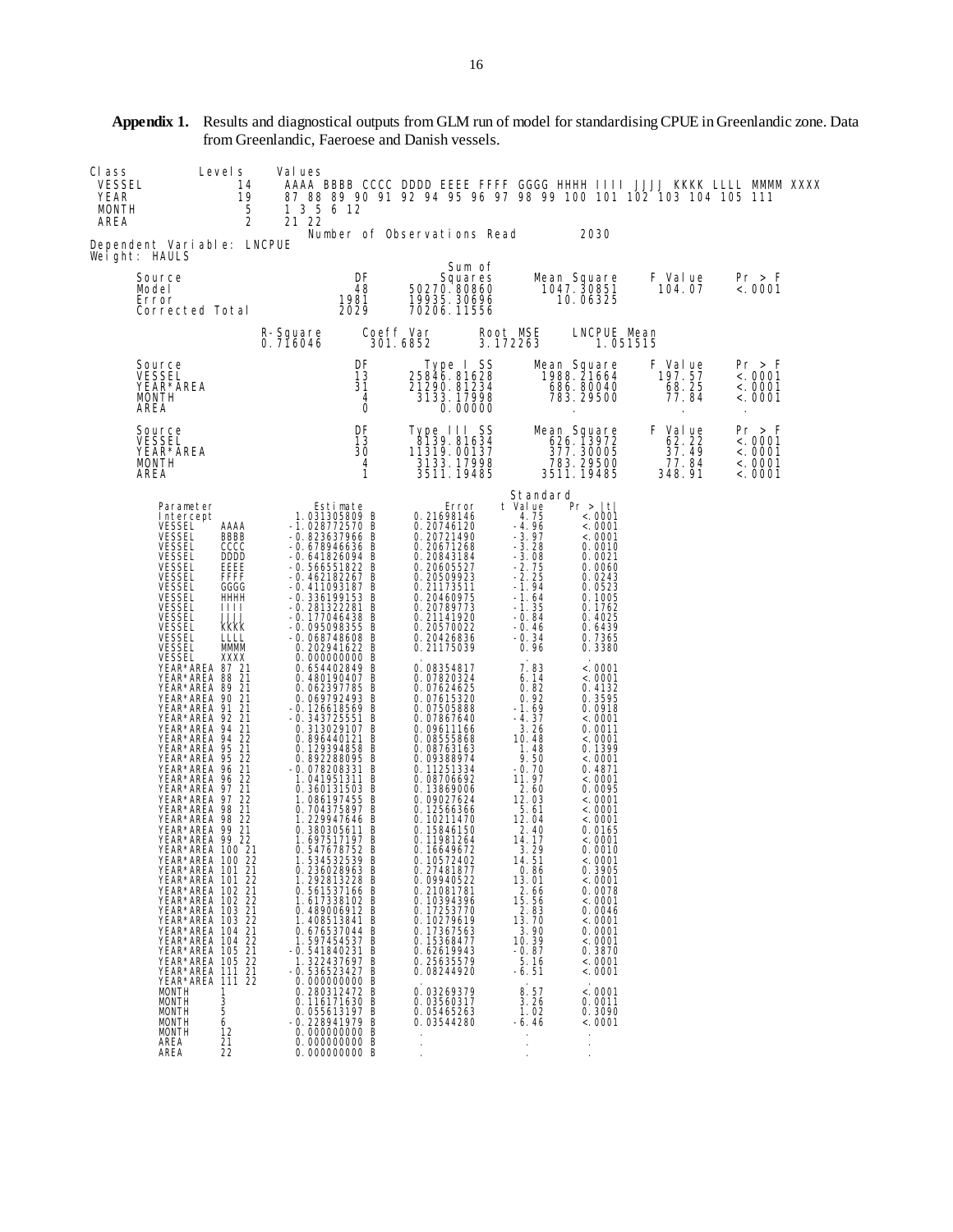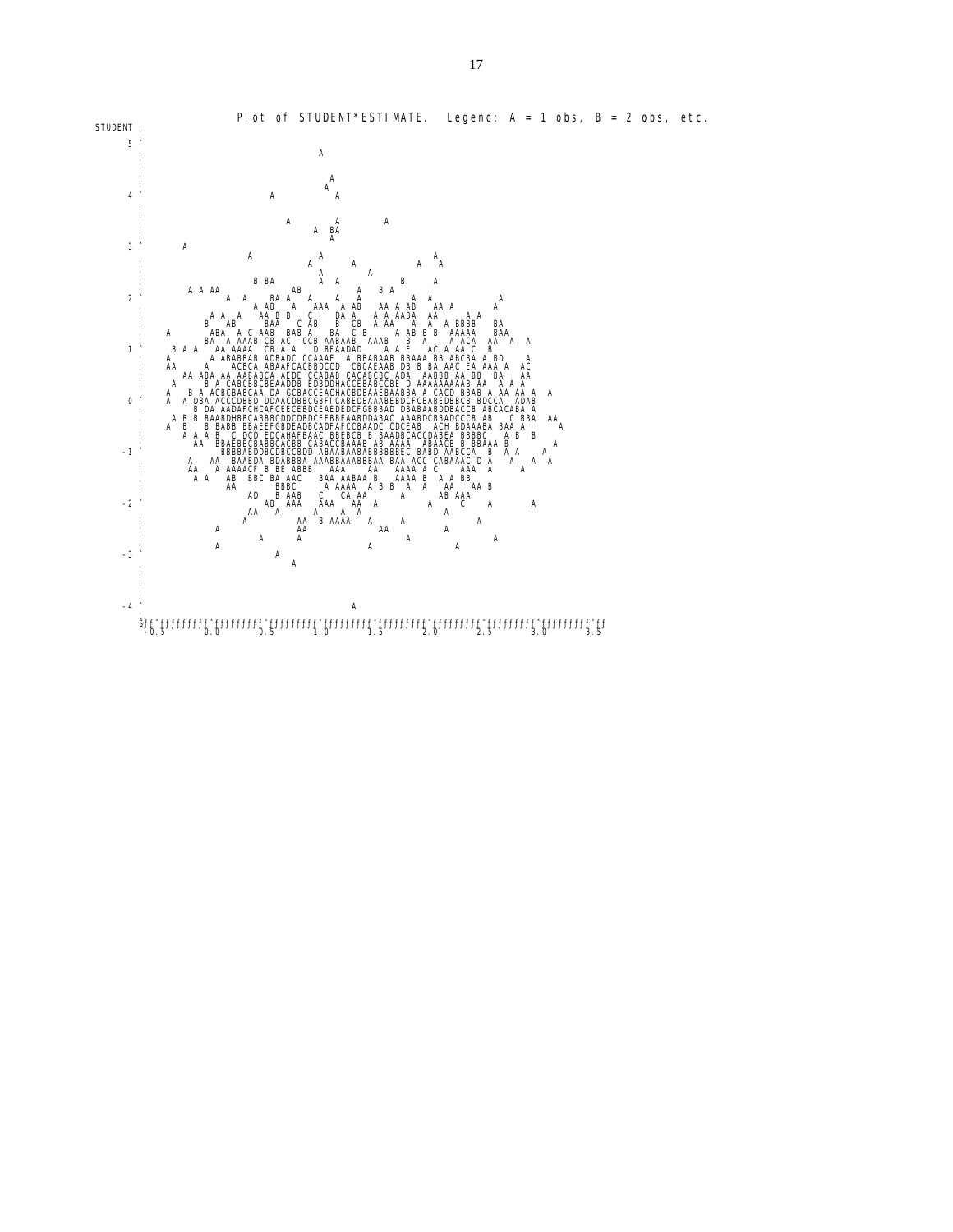| CI ass<br>YEAR      | Level s                                                                                                                                                                                                                                                      | 18                                                                                                                                           | Val ues        |                                 |                                                                                                                                                                                                                                                                                                                                  |                                                 |                                                            |                                                                                                                                                                                                                                            |         |                                                                                                                                                            |                                                                    |                                                                                                                                                                            |                         |                                             | 1988 1989 1990 1991 1992 1993 1994 1995 1996 1997 1998 1999 2000 2001 2002 |  |
|---------------------|--------------------------------------------------------------------------------------------------------------------------------------------------------------------------------------------------------------------------------------------------------------|----------------------------------------------------------------------------------------------------------------------------------------------|----------------|---------------------------------|----------------------------------------------------------------------------------------------------------------------------------------------------------------------------------------------------------------------------------------------------------------------------------------------------------------------------------|-------------------------------------------------|------------------------------------------------------------|--------------------------------------------------------------------------------------------------------------------------------------------------------------------------------------------------------------------------------------------|---------|------------------------------------------------------------------------------------------------------------------------------------------------------------|--------------------------------------------------------------------|----------------------------------------------------------------------------------------------------------------------------------------------------------------------------|-------------------------|---------------------------------------------|----------------------------------------------------------------------------|--|
| MONTH<br>SHI P<br>Τ |                                                                                                                                                                                                                                                              | 6<br>8<br>$\overline{2}$                                                                                                                     | 1 <sub>2</sub> | 2003 2004 2010<br>1 3 5 8 10 12 |                                                                                                                                                                                                                                                                                                                                  |                                                 | 3100 3200 3300 3400 3500 3600 3700 3800                    |                                                                                                                                                                                                                                            |         |                                                                                                                                                            |                                                                    |                                                                                                                                                                            |                         |                                             |                                                                            |  |
|                     |                                                                                                                                                                                                                                                              |                                                                                                                                              |                |                                 |                                                                                                                                                                                                                                                                                                                                  |                                                 | Number of Observations Read<br>Number of Observations Used |                                                                                                                                                                                                                                            |         |                                                                                                                                                            |                                                                    | 839<br>839                                                                                                                                                                 |                         |                                             |                                                                            |  |
|                     | Dependent Variable: LNCPUE<br>Weight: EFFORT                                                                                                                                                                                                                 | EFFORT                                                                                                                                       |                |                                 |                                                                                                                                                                                                                                                                                                                                  |                                                 |                                                            |                                                                                                                                                                                                                                            | Sum of  |                                                                                                                                                            |                                                                    |                                                                                                                                                                            |                         |                                             |                                                                            |  |
|                     | Source<br>Model<br>Error<br>Corrected Total                                                                                                                                                                                                                  |                                                                                                                                              |                |                                 |                                                                                                                                                                                                                                                                                                                                  | <b>DF</b><br>30<br>808<br>838                   |                                                            | 2464912.001<br>687281.482<br>3152193.482                                                                                                                                                                                                   | Squares |                                                                                                                                                            | Mean Square<br>82163.733                                           | 850.596                                                                                                                                                                    |                         | F Value<br>96.60                            | Pr > F<br>< .0001                                                          |  |
|                     |                                                                                                                                                                                                                                                              |                                                                                                                                              |                | R-Square<br>0.781967            |                                                                                                                                                                                                                                                                                                                                  |                                                 | Coeff Var<br>4129.035                                      |                                                                                                                                                                                                                                            |         | Root MSE<br>29.16498                                                                                                                                       |                                                                    |                                                                                                                                                                            | LNCPUE Mean<br>0.706339 |                                             |                                                                            |  |
|                     | Source<br><b>MONTH</b><br>SHI P<br><b>YEAR</b><br>т                                                                                                                                                                                                          |                                                                                                                                              |                |                                 |                                                                                                                                                                                                                                                                                                                                  | DF<br>5<br>$\overline{7}$<br>17<br>$\mathbf{1}$ |                                                            | Type I SS<br>1876847.067<br>264825.858<br>320504.417<br>2734.659                                                                                                                                                                           |         |                                                                                                                                                            | Mean Square<br>375369.413<br>37832.265<br>18853.201                | 2734.659                                                                                                                                                                   |                         | F Value<br>441.30<br>44.48<br>22.16<br>3.21 | Pr > F<br>< .0001<br>< .0001<br>< 0001<br>0.0733                           |  |
|                     | Source<br>MONTH<br>SHI P<br><b>YEAR</b><br>т                                                                                                                                                                                                                 |                                                                                                                                              |                |                                 |                                                                                                                                                                                                                                                                                                                                  | DF<br>5<br>$\overline{7}$<br>17<br>$\mathbf{1}$ |                                                            | Type III SS<br>213264.7800<br>206529.8841<br>321650.1454<br>2734.6593                                                                                                                                                                      |         |                                                                                                                                                            | Mean Square<br>42652.9560<br>29504.2692<br>18920.5968<br>2734.6593 |                                                                                                                                                                            |                         | F Value<br>50.14<br>34.69<br>22.24<br>3.21  | Pr > F<br>< 0001<br>< .0001<br>< .0001<br>0.0733                           |  |
|                     | Parameter<br>Intercept<br><b>MONTH</b><br><b>MONTH</b><br><b>MONTH</b><br><b>MONTH</b><br><b>MONTH</b><br><b>MONTH</b><br>SHI P<br>SHI P                                                                                                                     | 1<br>3<br>5<br>8<br>10<br>12<br>3100<br>3200                                                                                                 |                |                                 | Estimate<br>1.321660414 B<br>$-0.637490260$ B<br>0.520015729 B<br>0.374949284 B<br>$-0.305620232 B$<br>-0.398342709 B<br>0.000000000 B<br>$-1.005896125 B$<br>$-0.754134016$ B                                                                                                                                                   |                                                 |                                                            | Standard<br>Error<br>0.17677189<br>0.34899235<br>0.14642095<br>0.14508139<br>0.15027424<br>0.14775544<br>0.13011552<br>0.09518021                                                                                                          |         | t Value<br>7.48<br>$-1.83$<br>3.55<br>2.58<br>$-2.03$<br>$-2.70$<br>$-7.73$<br>$-7.92$                                                                     | Pr >  t                                                            | < 0001<br>0.0681<br>0.0004<br>0.0099<br>0.0423<br>0.0072<br>< .0001<br>< .0001                                                                                             |                         |                                             |                                                                            |  |
|                     | SHI <sub>P</sub><br>SHIP<br>SHI P<br>SHI <sub>P</sub><br>SHIP                                                                                                                                                                                                | 3300<br>3400<br>3500<br>3600<br>3700                                                                                                         |                |                                 | $-0.629918759 B$<br>$-0.466377476$ B<br>$-0.346546409$ B<br>-0.195926626 B<br>$-0.160251597 B$                                                                                                                                                                                                                                   |                                                 |                                                            | 0.08330996<br>0.08262698<br>0.08400094<br>0.09089502<br>0.08478247                                                                                                                                                                         |         | $-7.56$<br>$-5.64$<br>$-4.13$<br>$-2.16$<br>$-1.89$                                                                                                        |                                                                    | < .0001<br>< .0001<br>< .0001<br>0.0314<br>0.0591                                                                                                                          |                         |                                             |                                                                            |  |
|                     | SHIP<br><b>YEAR</b><br><b>YEAR</b><br><b>YEAR</b><br>YEAR<br><b>YEAR</b><br><b>YEAR</b><br><b>YEAR</b><br><b>YEAR</b><br><b>YEAR</b><br><b>YEAR</b><br><b>YEAR</b><br><b>YEAR</b><br><b>YEAR</b><br><b>YEAR</b><br><b>YEAR</b><br><b>YEAR</b><br><b>YEAR</b> | 3800<br>1988<br>1989<br>1990<br>1991<br>1992<br>1993<br>1994<br>1995<br>1996<br>1997<br>1998<br>1999<br>2000<br>2001<br>2002<br>2003<br>2004 |                |                                 | 0.000000000 B<br>$-0.416075081$ B<br>-0.552896972 B<br>$-0.658864060$ B<br>0.068570010 B<br>0.023186723 B<br>$-0.056355141 B$<br>0.259254899 B<br>0.270286784 B<br>0.100701767 B<br>0.103795279 B<br>$-0.141329513$ B<br>$-0.204163719$ B<br>-0.070998031 B<br>-0.722745562 B<br>0.500462085 B<br>0.252323432 B<br>0.108196462 B |                                                 |                                                            | 0.05186956<br>0.05802895<br>0.09128576<br>0.10014730<br>0.08068950<br>0.07407438<br>0.08880591<br>0.11045958<br>0.11649502<br>0.08403396<br>0.08330010<br>0.10246696<br>0.17514782<br>0.43162545<br>0.09994008<br>0.10446284<br>0.12127255 |         | $-8.02$<br>$-9.53$<br>$-7.22$<br>0.68<br>$0.29 - 0.76$<br>2.92<br>2.45<br>0.86<br>1.24<br>$-1.70$<br>$-1.99$<br>$-0.41$<br>$-1.67$<br>5.01<br>2.42<br>0.89 |                                                                    | < .0001<br>< .0001<br>< .0001<br>0.4937<br>0.7739<br>0.4470<br>0.0036<br>0.0146<br>0.3876<br>0.2171<br>0.0902<br>0.0467<br>0.6853<br>0.0944<br>< .0001<br>0.0159<br>0.3726 |                         |                                             |                                                                            |  |
|                     | <b>YEAR</b><br>Τ<br>T                                                                                                                                                                                                                                        | 2010<br>1<br>2                                                                                                                               |                |                                 | 0.000000000 B<br>$-0.154977333B$<br>0.000000000 B                                                                                                                                                                                                                                                                                |                                                 |                                                            | 0.08643273                                                                                                                                                                                                                                 |         | $-1.79$                                                                                                                                                    |                                                                    | 0.0733                                                                                                                                                                     |                         |                                             |                                                                            |  |

## **Appendix 2.** Results and diagnostical outputs from GLM run of model for standardising CPUE in Islandic Zone zone. Data from Icelandic vessel only.